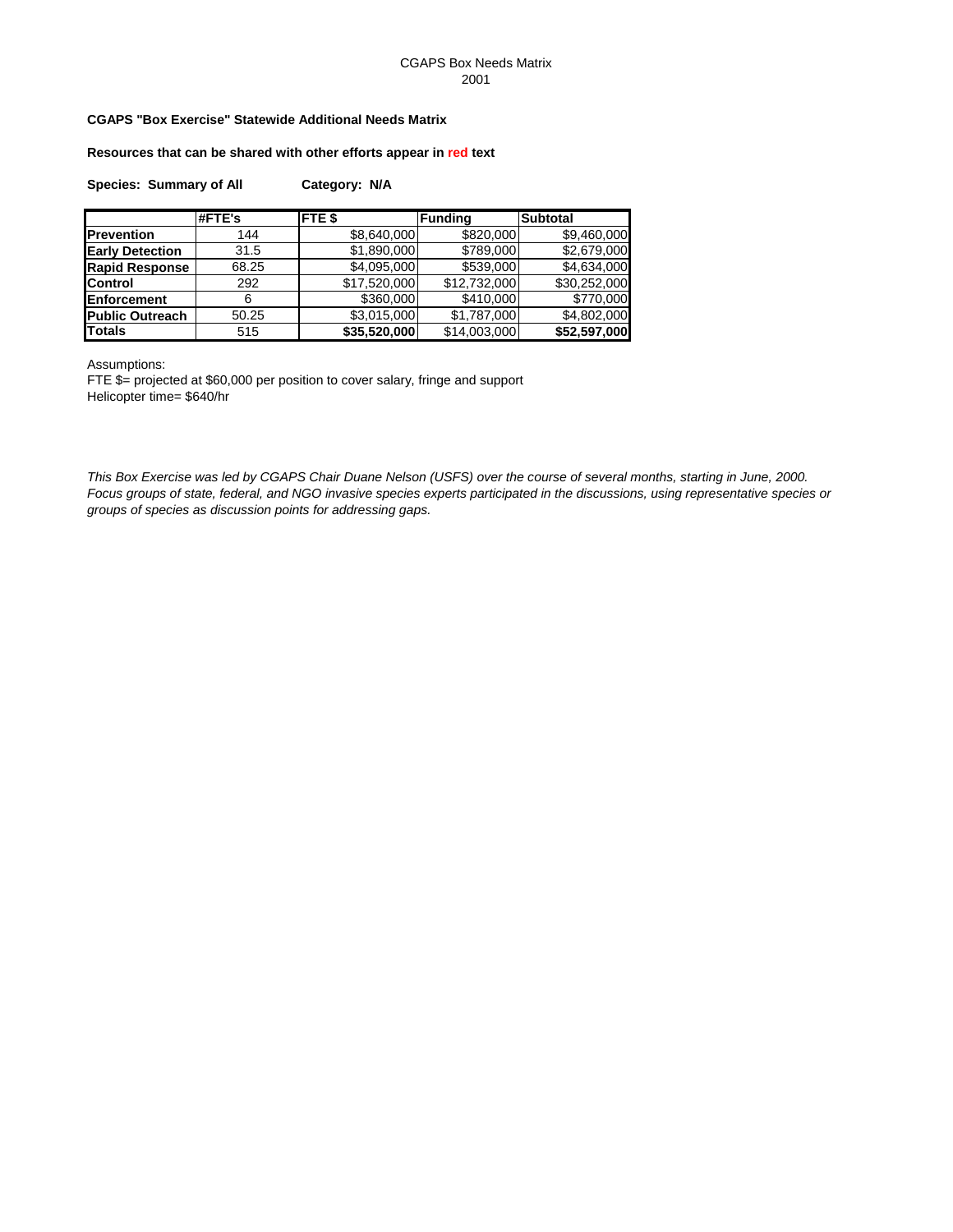## **Resources that can be shared with other efforts appear in** *red italics.*

## **Species: Consolidated (Multi-species) Needs Category:**

|                        | Goals                                                                                                                                                                                                                                                                                                                                                                                            | <b>Additional Capacity</b>                                                                                                                                                                                                                                                                                                                                                                                                                                                                                                                                                                                                                                                                                                                                        | #FTE's FTE \$  |              | <b>Funding</b> | <b>Subtotal</b>           |
|------------------------|--------------------------------------------------------------------------------------------------------------------------------------------------------------------------------------------------------------------------------------------------------------------------------------------------------------------------------------------------------------------------------------------------|-------------------------------------------------------------------------------------------------------------------------------------------------------------------------------------------------------------------------------------------------------------------------------------------------------------------------------------------------------------------------------------------------------------------------------------------------------------------------------------------------------------------------------------------------------------------------------------------------------------------------------------------------------------------------------------------------------------------------------------------------------------------|----------------|--------------|----------------|---------------------------|
| Prevention             | 1] Improve the ablitiy of quarantine<br>to intercept incoming invasive<br>species                                                                                                                                                                                                                                                                                                                | 1] Add 65 new PQ Quarantine officers<br>and associated staff to provide 24 hour<br>staffing at all ports-of-entry in the state 2]<br>10 commercial X-Ray machines @ \$50K<br>3] 7 inspection dogs @ \$10K 4) New<br>inspectors with primary responsibility to<br>prevent inter-island movement of banana<br>bunchy-top (18 FTE's) and import of turf<br>(lethal yellows)(9 FTE's) 5) One<br>botanically trained inspector for each of<br>three shfts at each port to intercept<br>prohibited species (30 FTE's) 6)2 FTE's<br>to screen plant species using a risk<br>assesment process. 7) Authority and staff<br>for inspection of first class mail (6 FTE's)<br>8) "Greenseal" certification for all<br>nurseries in compliance with BMP's (to be<br>developed) | 130            | \$7,800,000  | \$570,000      | \$8,370,000               |
| <b>Early Detection</b> | 1] Establish baseline distribution<br>and abundance data for state                                                                                                                                                                                                                                                                                                                               | 1] Establish county and statewide<br>GIS/database (9 FTE's, \$80K GIS) 2]<br>Establish identification and voucher<br>system with Bishop Museum (\$25K/yr) 31<br>HDOA inspection of certified nurseries to<br>include RIFA, herps and other priority<br>invasive species (6 FTE's) 4] Establish<br><b>Invasive Species Hotline for public</b><br>reporting (same FTE's as database)<br>5]Remote sensing imagery for invasive<br>species detection (\$20,000)                                                                                                                                                                                                                                                                                                       | 15             | \$900,000    | \$125,000      | \$1,025,000               |
| <b>Rapid Response</b>  | 1] Respond to and eradicate all<br>new populations of target species<br>2] Contain dense core populations<br>of highest priority widespread<br>species                                                                                                                                                                                                                                           | 1] Big Island: 26 FTE for Miconia and<br>other invasive species; Maui: 15 FTE for<br>same; Oahu: 8 FTE for same; Molokai<br>and Lanai: 3 FTE each for priority<br>invasive species; Kauai: 8 FTE for same<br>2] Helicopter support: Big Island: 200 hr;<br>Maui: 100 hr; Molokai and Lanai: 50 hr;<br>Oahu: 100 hr; Kauai: 100 hr                                                                                                                                                                                                                                                                                                                                                                                                                                 | 63             | \$3,780,000  | \$352,000      | \$4,132,000               |
| Control                | 1] Coordinate and improve<br>research on control, detection,<br>management of invasive species<br>2] Develop and implement<br>effective biocontrol agents for<br>priority invasive species 3] control<br>widely established pests in all<br>native ecosystems in the state to<br>prevent their further degradation 4<br>control widely established pests in<br>all agro-ecosystems in the state. | 1] Create invasive species positions at<br>Coop Unit for research/management<br>liaison (2 FTE) 2] Build and staff \$10M<br>biocontrol facility * capital investment (25<br>FTE, \$100K operating, \$100K foreign<br>exploration) 3] staffing for ongoing plant<br>control (120 FTE's) 4] Staffing for ongoing<br>predator control (10 FTE's) and helicopter<br>time for bait applications (100 hours,<br>64,000) 5 Staffing for ongoing pest<br>control in agro-ecosystems (10 FTE's)                                                                                                                                                                                                                                                                            | 167            | \$10,020,000 | \$10,264,000   | \$20,284,000              |
| Enforcement            | 1] Enforce existing and new<br>prohibitions against<br>import/transport/sale/possession                                                                                                                                                                                                                                                                                                          | 1] One enforcement officer per county                                                                                                                                                                                                                                                                                                                                                                                                                                                                                                                                                                                                                                                                                                                             | 4              | \$240,000    |                | \$240,000                 |
| <b>Public Outreach</b> | 1] Internet-available invasive<br>species information 2] Public<br>understands hazards posed by<br>invasive species                                                                                                                                                                                                                                                                              | 1] Website manager for HEAR website 2]<br>Public education/information specialists: 1<br>per county and 2 statewide 3] PSA's and<br>publications @ \$15K per county;<br>statewide PSA's @ \$100K                                                                                                                                                                                                                                                                                                                                                                                                                                                                                                                                                                  | $\overline{7}$ | \$420,000    | \$160,000      | \$580,000                 |
| Totals                 |                                                                                                                                                                                                                                                                                                                                                                                                  |                                                                                                                                                                                                                                                                                                                                                                                                                                                                                                                                                                                                                                                                                                                                                                   | 386            | \$23,160,000 |                | \$11,471,000 \$34,631,000 |

Assumptions:

FTE \$= projected at \$60,000 per position to cover salary, fringe and support

Helicopter time= \$640/hr

Need shown in this table represents overarching needs for invasive species management statewide (not including ungulates).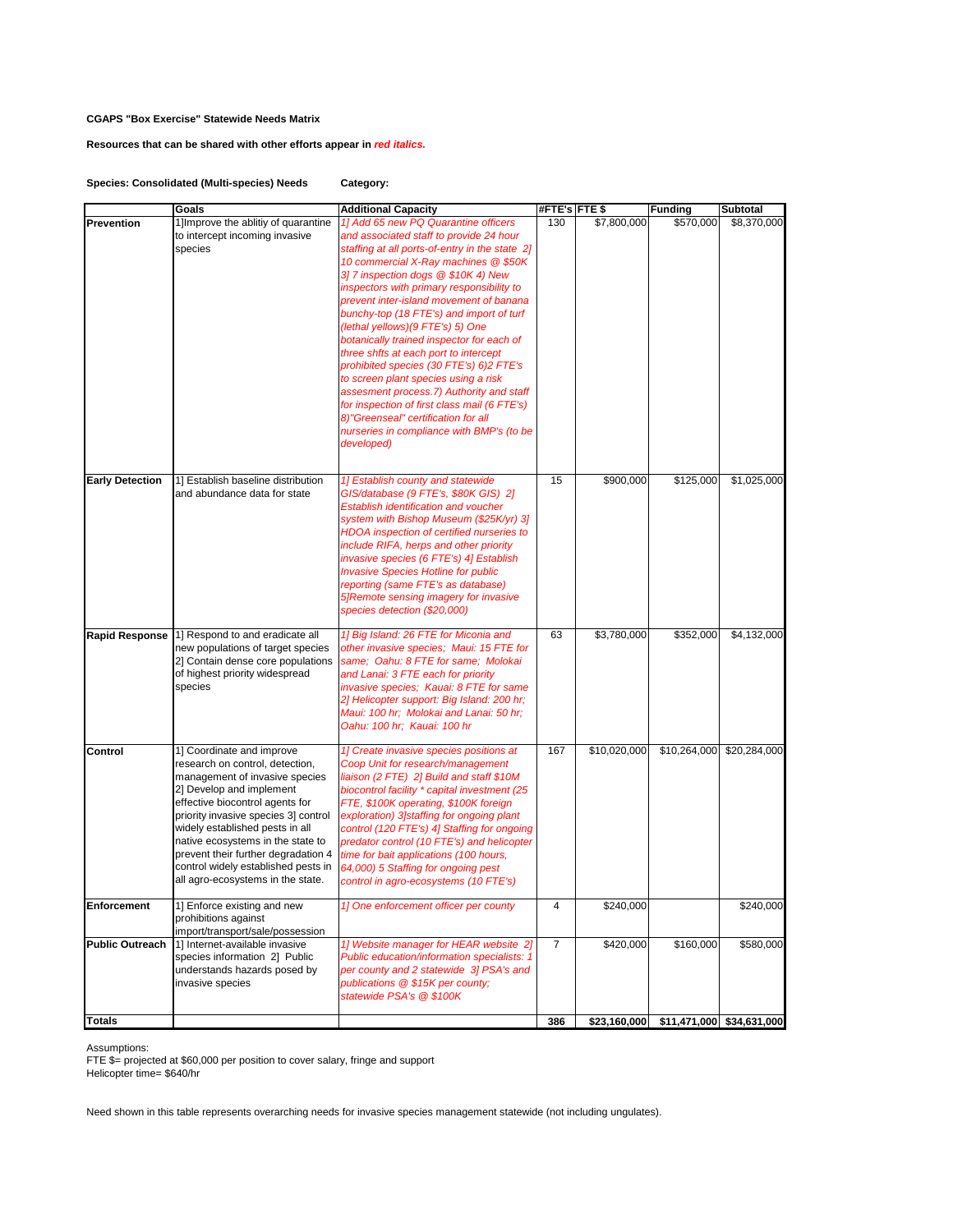**Shared resource appear in** *red itallics.* **FTE's and associated costs are included in the Consolidated Needs table and are not shown here. Only costs and FTE's that are unique to this species are shown in the following table.**

## Species: Ungulates (feral pigs/goats/cattle, deer/m Category: Vertebrates

|                        | Goals                               | <b>Additional Capacity</b>                 | <b>#FTE's FTE \$</b> |             | <b>Funding</b> | <b>Subtotal</b>          |
|------------------------|-------------------------------------|--------------------------------------------|----------------------|-------------|----------------|--------------------------|
| Prevention             | Prevent all new feral/wild ungulate | Create more effective                      |                      | \$0         |                | \$0                      |
|                        | introductions to HI and interisland | regulation/policy/enforcement to restrict  |                      |             |                |                          |
|                        | translocations                      | ungulate importation and translocation     |                      |             |                |                          |
| <b>Early Detection</b> | Detect and map population           | Annual aerial and ground surveys of        | 14                   | \$840,000   | \$64,000       | \$904,000                |
|                        | densities on all islands            | forests, including 100 hrs helicopter time |                      |             |                |                          |
|                        |                                     | (BI: 4 FTE, each of other 5 islands: 2     |                      |             |                |                          |
|                        |                                     | FTE)                                       |                      |             |                |                          |
| <b>Rapid Response</b>  | Respond to all populations in key   | Same as control below                      |                      | \$0         |                | \$0                      |
|                        | native forests/watershed            |                                            |                      |             |                |                          |
| Control                | 1] Control through fencing and      | 1] Control crews (BI: 45 FTE, MA: 25       | 115                  | \$6,900,000 | \$2,468,000    | \$9,368,000              |
|                        | removal in key native               | FTE, OA: 20 FTE, K: 15 FTE, MO: 10         |                      |             |                |                          |
|                        | forests/watersheds statewide 2]     | FTE [less existing FTE] ) 2] Kennel of     |                      |             |                |                          |
|                        | Minimal damage visible in key       | hunting dogs (BI: 40 dogs, each of other 5 |                      |             |                |                          |
|                        | native forests/watersheds 3]        | islands: 20 dogs) (\$140K) 3] 200 hrs      |                      |             |                |                          |
|                        | Moderate damage confined to         | helicopter time (\$128K) 3] Fencing and    |                      |             |                |                          |
|                        | Game Management Areas (GMA)         | fence maintenance (\$2M) 4] Designation    |                      |             |                |                          |
|                        |                                     | of new GMA's for recreational hunting and  |                      |             |                |                          |
|                        |                                     | creation of new land classification for    |                      |             |                |                          |
|                        |                                     | maximum protection 5] Research in          |                      |             |                |                          |
|                        |                                     | immunocontraception and control            |                      |             |                |                          |
|                        |                                     | methods (\$200K)                           |                      |             |                |                          |
| Enforcement            | Enforce existing and new            | 1] Enforce penalties for illegal transport |                      | \$0         |                | \$0                      |
|                        | regulations on illegal              | and translocation (FTE???) 2] Create       |                      |             |                |                          |
|                        | importation/spread of feral         | "no-bag-limit" policy for maximum          |                      |             |                |                          |
|                        | ungulates                           | protection areas 3] Confine axis deer on   |                      |             |                |                          |
|                        |                                     | Maui to fenced hunting areas/deer farms    |                      |             |                |                          |
|                        |                                     |                                            |                      |             |                |                          |
| <b>Public Outreach</b> | Educate public on threats to        | Develop and disseminate outreach           |                      | \$0         |                | \$0                      |
|                        | watersheds/forests and need for     | materials stressing watershed/forest       |                      |             |                |                          |
|                        | fencing in watersheds and game      | protection issues (4 FTE)                  |                      |             |                |                          |
|                        | management areas                    |                                            |                      |             |                |                          |
| <b>Totals</b>          |                                     |                                            | 129                  | \$7,740,000 |                | \$2,532,000 \$10,272,000 |

Assumptions:

FTE  $\frac{1}{5}$  = projected at \$60,000 per position to cover salary, fringe and support

Helicopter time = \$640/hr

Pig dog maintenance cost = \$377/dog (food & vet) + infrastructure = est. \$1,000/dog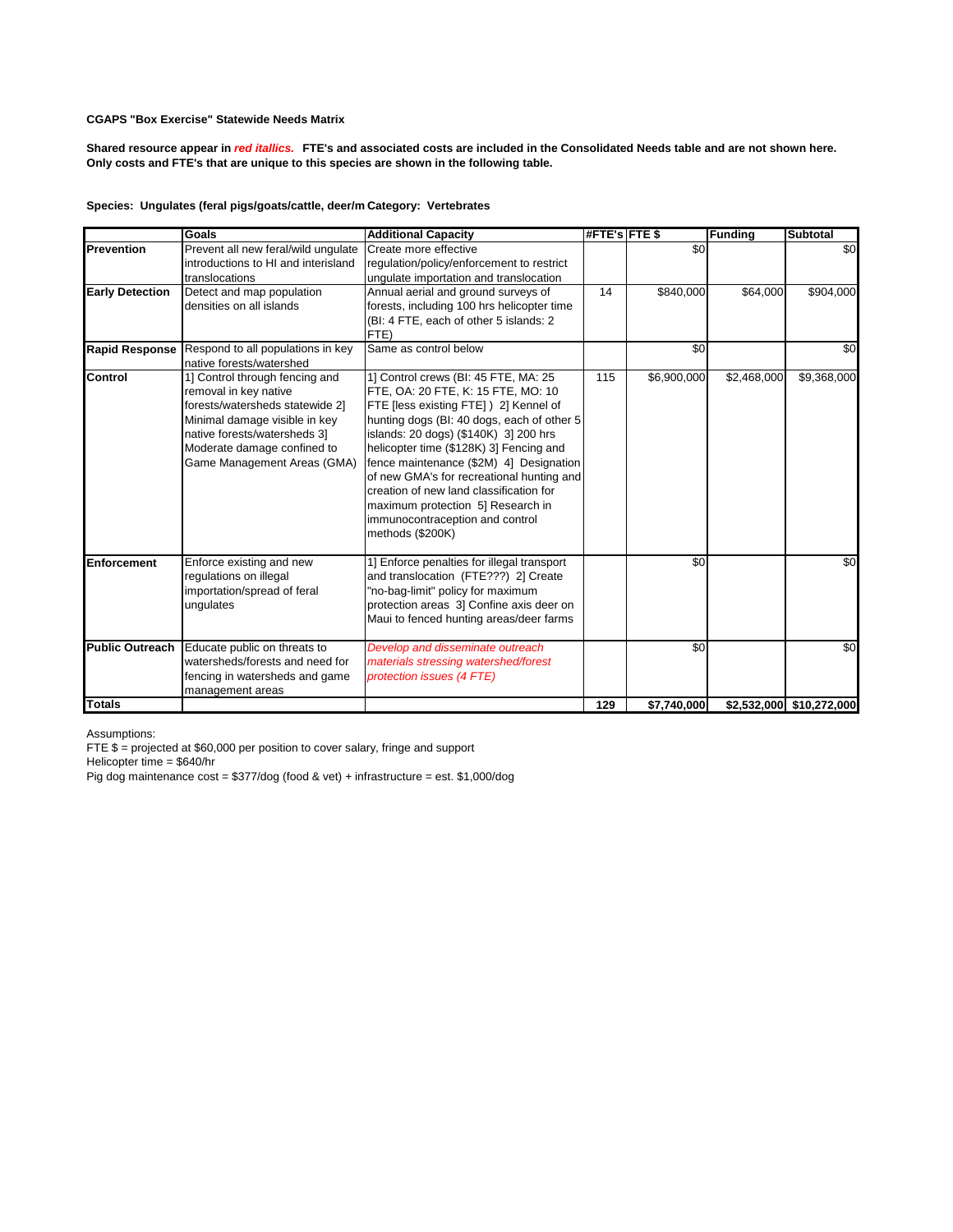**Shared resource appear in** *red itallics.* **FTE's and associated costs are included in the Consolidated Needs table and are not shown here. Only costs and FTE's that are unique to this species are shown in the following table.**

## **Species: Reptiles and Amphibians Category: Vertebrates**

|                        | <b>Goals</b>                                                                                                                                                                                    | <b>Additional Capacity</b>                                                                                                                                                                                                                                                                                                                                                                                                                                                                            | #FTE's FTE \$ |                 | <b>Funding</b> | <b>Subtotal</b> |
|------------------------|-------------------------------------------------------------------------------------------------------------------------------------------------------------------------------------------------|-------------------------------------------------------------------------------------------------------------------------------------------------------------------------------------------------------------------------------------------------------------------------------------------------------------------------------------------------------------------------------------------------------------------------------------------------------------------------------------------------------|---------------|-----------------|----------------|-----------------|
| <b>Prevention</b>      | 1] Prevent import of most herp<br>species 2] Prevent spread of<br>prevent commercial sales of<br>controlled species                                                                             | 1] Enhance airport inspections including<br>dog teams, X-ray and inspectors (80<br>species with limited distributions 3] FTE's) 2] Enhanced inspections at ports<br>and harbors (60 FTE's) 3] improved<br>system to intercept illegal mail and parcel<br>shipment (amend federal regulations) 4]<br>State legislation prohibiting pet store sale<br>of herps. 5] Screening system for herp<br>imports. 6)"Greenseal" certification for all<br>nurseries in compliance with BMP's (to be<br>developed) |               | $\overline{50}$ |                |                 |
| <b>Early Detection</b> | 1] Establish baseline distribution<br>and abundance data for state 21<br>Establish network of trained<br>volunteers to respond to sightings<br>3] Develop practical techniques for<br>detection | 1] Establish identification and voucher<br>system for herps 2] Establish statewide<br>database 3] encourage public reporting<br>through Invasives Hotline                                                                                                                                                                                                                                                                                                                                             |               | \$0             |                |                 |
|                        | Rapid Response Respond to all reported sightings<br>of non-established species                                                                                                                  | Rapid Response Team (2 FTE's per<br>county)                                                                                                                                                                                                                                                                                                                                                                                                                                                           |               | \$0             |                |                 |
| Control                | 1] Eradicate incipient populations<br>where feasible 2] Conduct control<br>research including biocontrol                                                                                        | 1] State authority to enter private lands to<br>control/capture herps. 2] Enhance<br>research on control methods including<br>biocontrol 3] Rapid response team for<br>control (see above)                                                                                                                                                                                                                                                                                                            |               | \$0             |                |                 |
| Enforcement            | Enforce existing and new<br>possession                                                                                                                                                          | 1] Change state law and organizational<br>prohibitions against smuggling and <i>capacity to make enforcement feasible</i><br>2] Improve cooperation between USFWS,<br><b>USDA, state agencies and county law</b><br>enforcement 3]One HDOA inspector per<br>county (4 FTE's)                                                                                                                                                                                                                          |               | \$0             |                |                 |
| <b>Public Outreach</b> | 1] Educate public to hazards<br>posed by herps. 2] Raise public<br>awareness re. smuggling and<br>possession of restricted species.                                                             | 1] Improve public recognition of herps as<br>a problem (0.5 FTE per county)                                                                                                                                                                                                                                                                                                                                                                                                                           |               | \$0             |                |                 |
| <b>Totals</b>          |                                                                                                                                                                                                 |                                                                                                                                                                                                                                                                                                                                                                                                                                                                                                       | 0             | \$0             | \$0            |                 |

Assumptions:

FTE \$= projected at \$60,000 per position to cover salary, fringe and support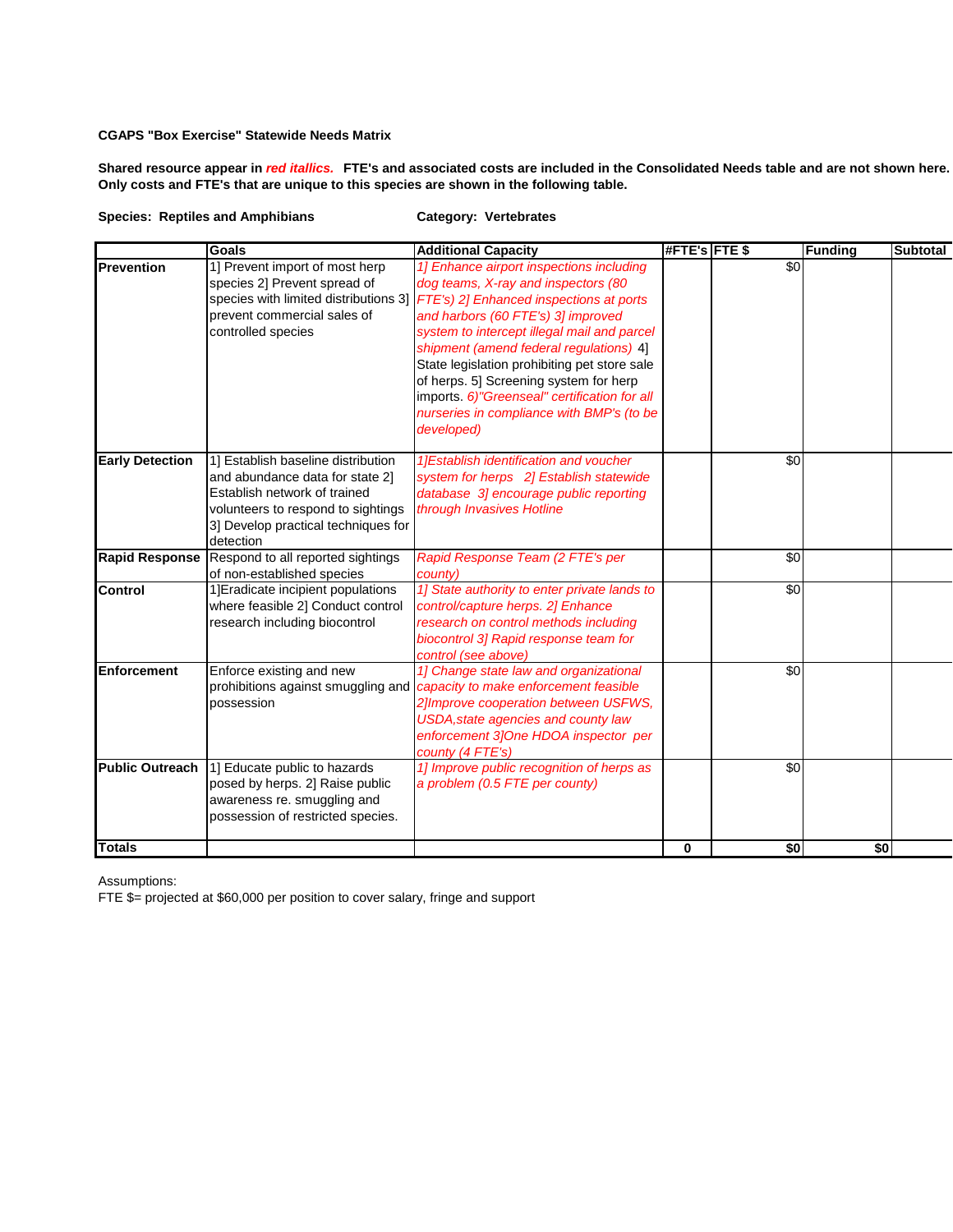**Shared resource appear in** *red itallics.* **FTE's and associated costs are included in the Consolidated Needs table and are not shown here. Only costs and FTE's that are unique to this species are shown in the following table.**

| <b>Species: Birds</b> |  |
|-----------------------|--|
|                       |  |

# **Species: Birds Category: Vertebrates**

|                        | <b>Goals</b>                         | <b>Additional Capacity</b>                   | #FTE's FTE \$ |     | <b>Funding</b> | <b>Subtotal</b> |
|------------------------|--------------------------------------|----------------------------------------------|---------------|-----|----------------|-----------------|
| <b>Prevention</b>      | 1] Prevent establishment of new      | 1] In cooperation with pet industry and      |               | \$0 | \$60,000       | \$60.           |
|                        | bird species in the state 2] prevent | aviculturists, develop a voluntary "code of  |               |     |                |                 |
|                        | new island introductions of species  | conduct" discouraging release of birds. 2]   |               |     |                |                 |
|                        | already present on other islands     | HDOA develop a science based                 |               |     |                |                 |
|                        | within the state                     | screening system for bird imports to better  |               |     |                |                 |
|                        |                                      | exclude potentially damaging                 |               |     |                |                 |
|                        |                                      | introductions (\$60,000 contract) for three  |               |     |                |                 |
|                        |                                      | vears.                                       |               |     |                |                 |
| <b>Early Detection</b> | 1] Detect new species to the state   | 1] Establish procedures for positive         |               | \$0 | \$50,000       | \$50,0          |
|                        | or new island introductions early    | identification of alien birds (\$50,000 per  |               |     |                |                 |
|                        | enoudh to allow eradication. 2]      | year contract) 2] Develop a centralized      |               |     |                |                 |
|                        | Establish baseline data for          | database for all reports statewide           |               |     |                |                 |
|                        | populations and distributions of all |                                              |               |     |                |                 |
|                        | established alien bird species in    |                                              |               |     |                |                 |
|                        | the state.                           |                                              |               |     |                |                 |
| <b>Rapid Response</b>  | Respond to all reports of wild-      | Personnel are on-call to respond to all      |               | \$0 |                |                 |
|                        | caught (or sighted) specimens of     | reports of new birds, as part of island ISC  |               |     |                |                 |
|                        | new species not currently            | crew (2 FTE's per county)                    |               |     |                |                 |
|                        | established I the state. Identify    |                                              |               |     |                |                 |
|                        | species and potential impacts to     |                                              |               |     |                |                 |
|                        | agricultural and natural areas.      |                                              |               |     |                |                 |
| Control                | 1] Eradicate incipient populations.  | 1] Secure authority to enter private lands   |               | \$0 | \$50,000       | \$50,0          |
|                        | 2] Develop control techniques 3]     | to control or capture reported illegal birds |               |     |                |                 |
|                        | Control localixed damage in ag       | or known alien bird populations 2] Fund      |               |     |                |                 |
|                        | and natural areas                    | research to improve control                  |               |     |                |                 |
|                        |                                      | methods(\$50,000 contract) 3] Establish a    |               |     |                |                 |
|                        |                                      | team in each county that can be used to      |               |     |                |                 |
|                        |                                      | eradicate incipient populations or priority  |               |     |                |                 |
|                        |                                      | taxa                                         |               |     |                |                 |
| <b>Enforcement</b>     | Enforce existing prohibitions        | 1] Change state law to make enforcement      |               | \$0 |                |                 |
|                        | against release and ownership(as     | of current laws prohibiting possession       |               |     |                |                 |
|                        | applicable)                          | and import feasible. 2] Change USFWS         |               |     |                |                 |
|                        |                                      | policy and regulation to allow better        |               |     |                |                 |
|                        |                                      | coordination with state agencies 3] One      |               |     |                |                 |
|                        |                                      | enforcement trained HDOA investigator        |               |     |                |                 |
|                        |                                      | per county 4] Expand authority and           |               |     |                |                 |
|                        |                                      | capacity for DLNR/DOCARE to assist           |               |     |                |                 |
|                        |                                      | HDOA. 5] Improved awareness and              |               |     |                |                 |
|                        |                                      | cooperation with county law enforcement      |               |     |                |                 |
|                        |                                      |                                              |               |     |                |                 |
| <b>Public Outreach</b> | Public is aware of potential         | Public outreach and education effort         |               | \$0 |                |                 |
|                        | hazards that wild alien birds pose   | focussed at increasing knowledge of          |               |     |                |                 |
|                        | to Hawaiian species, health and      | problems associated with alien birds and     |               |     |                |                 |
|                        | agriculture. Develop a public        | that will reduce frequency of intentional    |               |     |                |                 |
|                        | climate that dose not tolerate       | releases by pet owners. (0.5 FTE per         |               |     |                |                 |
|                        | release to the wild                  | countv)                                      |               |     |                |                 |
| Totals                 |                                      |                                              | 0             | \$0 | \$160,000      | \$160.          |

Assumptions:

FTE \$= projected at \$60,000 per position to cover salary, fringe and support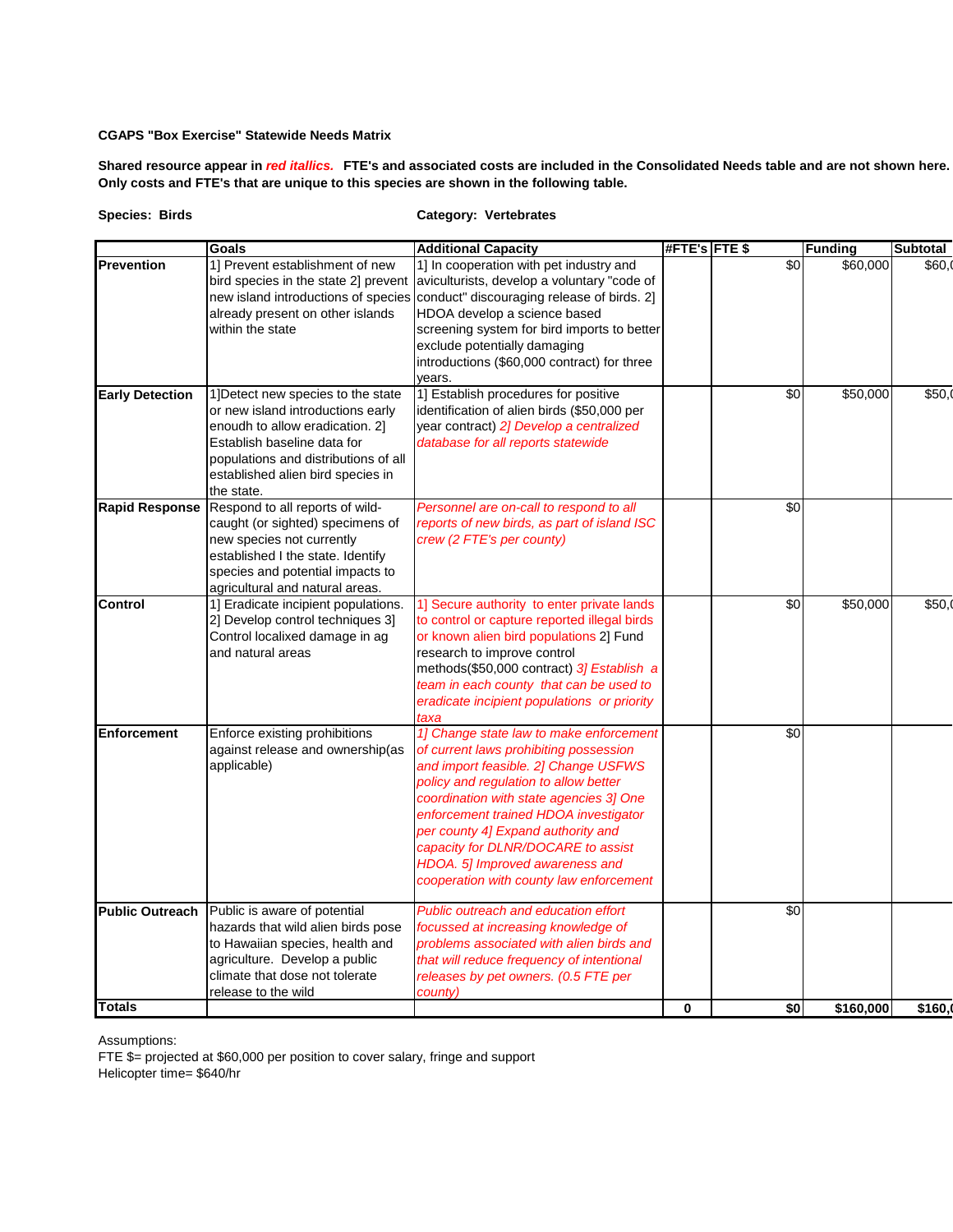# **Resources that can be shared with other efforts appear in** *red italics*

**Species: Ornamental Fishes Category:** 

|                                             | <b>Goals</b>                                                                                                                                                                                                                                              | <b>Capacity</b>                                                                                                                                                                                                                                                                                                                                                                                                 | #FTE's FTE \$ |                 | <b>Funding</b> | <b>Subtotal</b> |
|---------------------------------------------|-----------------------------------------------------------------------------------------------------------------------------------------------------------------------------------------------------------------------------------------------------------|-----------------------------------------------------------------------------------------------------------------------------------------------------------------------------------------------------------------------------------------------------------------------------------------------------------------------------------------------------------------------------------------------------------------|---------------|-----------------|----------------|-----------------|
| <b>Prevention</b><br><b>Early Detection</b> | 1] Prevent all new introductions<br>1] Detect all new populations that                                                                                                                                                                                    | 1] DLNR/DOA have shared decision-<br>making authority on import requests for<br>aquatic species (0.5 FTE's for DAR) 2]<br>Additional HDOA inspectors trained in<br>fish and invertebrate indentification with<br>authority and responsibility for checking<br>outgoing shipments associated with home<br>aquarium trade.<br>1] Enhance communication between DAR                                                | 0.5           | \$30,000<br>\$0 |                | \$30.0          |
|                                             | become established in the wild<br>through periodic surveys near<br>ornamental fish aquaculture<br>facilities.                                                                                                                                             | personnel and scientific community to aid<br>detection capacity 21 Outreach plan to<br>encourage reporting by members of the<br>public to a hotline number                                                                                                                                                                                                                                                      |               |                 |                |                 |
| <b>Rapid Response</b>                       | 1] Respond to all reports of<br>unfamiliar fishes or invertebrates in with assistance of existing staff (2<br>the wild with identifications when<br>possible and surveys when<br>warranted.                                                               | Detection and response crews for fish<br>additional FTE's and \$100,000 operating<br>budget)                                                                                                                                                                                                                                                                                                                    | 2             | \$120,000       | \$100,000      | \$220.0         |
| <b>Control</b>                              | 1] Control and eradicate invasive<br>species when possible, however it<br>is accepted that control efforts<br>once a species is established are<br>usually ineffective 2] Strict<br>requirements on aquaculture<br>facilities that raise ornamentals      | 1] Rapid action for eradication based on a<br>stepwise process of positive identification,<br>assessment of risk, assesment of<br>numbers and distribution, and<br>development of control or eradication<br>plan. This action would use current staff<br>and ISC rapid response crews 2] Secure<br>state authority to enter privaet lands to<br>eradicate known alien populations in<br>streams and reservoirs. |               | \$0             |                |                 |
| <b>Enforcement</b>                          | 1] Enforce existing regulation on<br>importation, transport, and release<br>of alien species. 2] Establish a<br>bonding system for ornamental<br>aquaculture facilities to fund<br>control measures in the event of<br>escape.                            | 1] Increase enforcement capability with<br>DOA retaining primary enforcement<br>responsibility for illegal<br>importation/possession with assistance<br>from DOCARE                                                                                                                                                                                                                                             |               | \$0             |                |                 |
| <b>Public Outreach</b>                      | 1] The public is aware of the<br>environmental consequences of<br>the wild. 2] Establish and publicize<br>a prorgram for the return of<br>aquarium fish to be turned in to pet<br>shops or the Humane Society in<br>lieu of being released into the wild. | 1] Public eductation campaign with PSA,<br>posters and classroom presentations<br>releasing alien aquatic species into (material budget of \$50,000 2] information<br>specialist time is part of the Consolidated<br><b>Needs</b>                                                                                                                                                                               |               | \$0             | \$50,000       | \$50.0          |
| <b>Totals</b>                               |                                                                                                                                                                                                                                                           |                                                                                                                                                                                                                                                                                                                                                                                                                 | 2.5           | \$150,000       | \$150,000      | \$300.          |

Assumptions: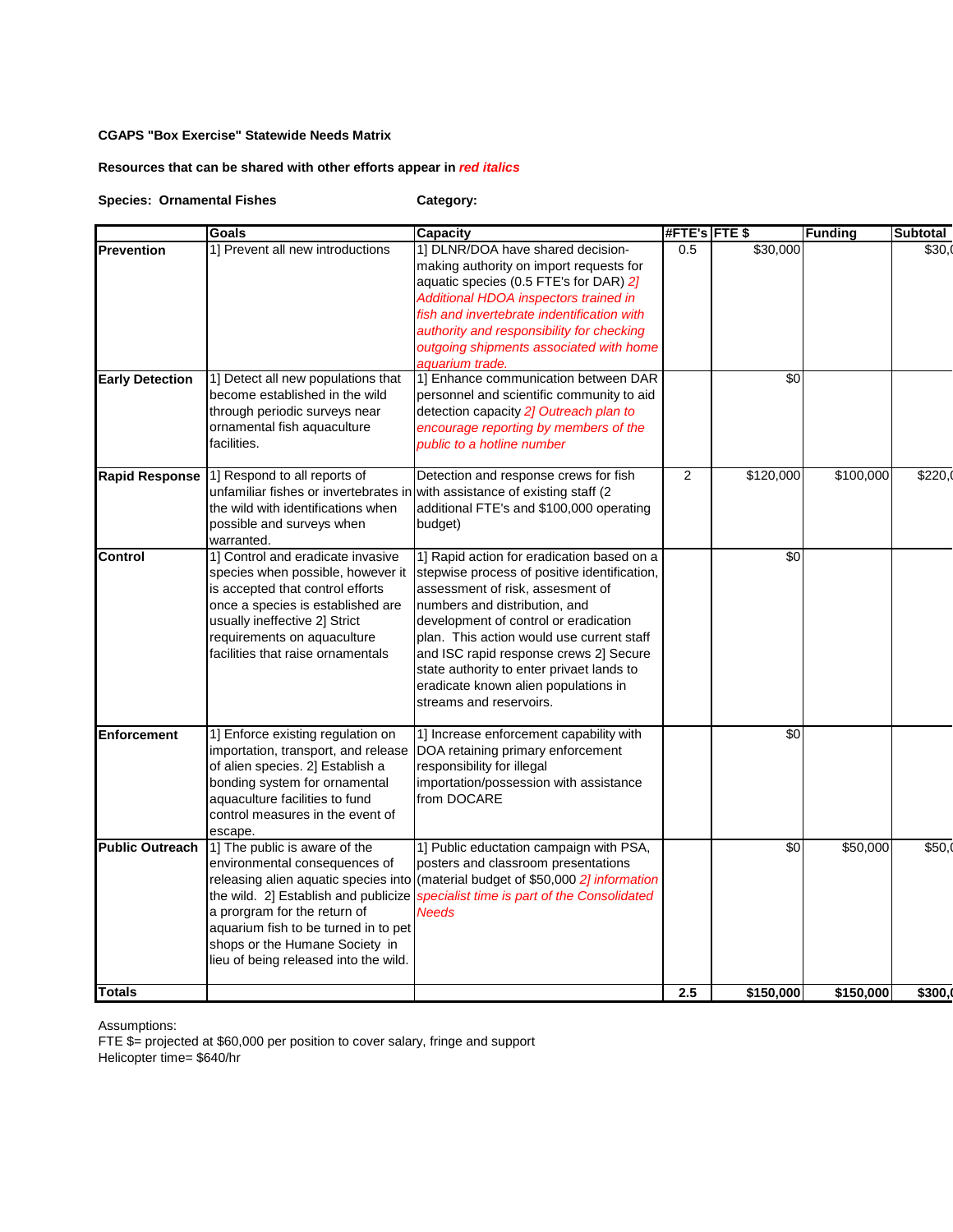**Shared resource appear in** *red itallics.* **FTE's and associated costs are included in the Consolidated Needs table and are not shown here. Only costs and FTE's that are unique to this species are shown in the following table.**

```
Species: red piranha Category: Vertebrate
```

|                        | Goals                                                                                                                                                                                                                                                                                                       | <b>Additional Capacity</b>                                                                                                                                                                                                                                                                                                                                                                                                                                                                                                                                                  | #FTE's FTE \$ |          | <b>Funding</b> | Subtotal |
|------------------------|-------------------------------------------------------------------------------------------------------------------------------------------------------------------------------------------------------------------------------------------------------------------------------------------------------------|-----------------------------------------------------------------------------------------------------------------------------------------------------------------------------------------------------------------------------------------------------------------------------------------------------------------------------------------------------------------------------------------------------------------------------------------------------------------------------------------------------------------------------------------------------------------------------|---------------|----------|----------------|----------|
| <b>Prevention</b>      | 1] Prevent most importations 2]<br>and commercial distribution                                                                                                                                                                                                                                              | 1] DLNR authority for permits to import<br>Eliminate local breeding operations aquatic species 2] DOA authority to<br>inspect USPS packages with requirement<br>that incoming packages from private<br>sector receive HDOA approval including<br>inspector staffing 3] In cooperation with<br>pet industry and aquarists, develop a<br>voluntary "code of conduct" discouraging<br>release of fish. 4] HDOA develop a<br>science based screening system for fish<br>imports to better exclude potentially<br>damaging introductions (\$60,000 contract<br>for three years.) |               | \$0      | \$60,000       | \$60.0   |
| <b>Early Detection</b> | Detect all new populations                                                                                                                                                                                                                                                                                  | Detection efforts through current DAR<br>field activities with close linkage to<br>scientific community with increase<br>reliance on reports from informed public                                                                                                                                                                                                                                                                                                                                                                                                           |               | \$0      |                |          |
| <b>Rapid Response</b>  | Respond to all reports to confirm<br>or deny presence                                                                                                                                                                                                                                                       | 1] Prompt response and survey by DAR to<br>all reports or piranha in the wild (0.5 FTE's<br>with\$50,000 operating budget2] Prompt<br>DOA and DOCARE response (with search<br>warrants, if needed) for reports of piranha<br>in aquaria, tanks, or ponds on private<br>premises                                                                                                                                                                                                                                                                                             | 0.5           | \$30,000 | \$50,000       | \$80,    |
| Control                | Control and eradicate through<br>assesment of numbers and<br>structure and reproduction,<br>execute eradication based on<br>information gathered, intensive<br>public education                                                                                                                             | 1] Follow the step-wise process if piranha<br>stepwise approach of confirmation, are found in wild 2] Seize and destroy<br>piranha found in private possesion 3]<br>distribution, definition of population Authority to seize and destroy pirahna<br>needs to be extended to DLNR, as well as<br><b>DOA</b>                                                                                                                                                                                                                                                                 |               | \$0      |                |          |
| <b>Enforcement</b>     | Enforce existing regulations<br>against import, possession,<br>transport, sale and release                                                                                                                                                                                                                  | DOA should retain primary authority for<br>illegal importation/possession with<br>assistance from DOCARE. Follow through<br>with prosecution of offenders and<br>publicize results.                                                                                                                                                                                                                                                                                                                                                                                         |               | \$0      |                |          |
| <b>Public Outreach</b> | 1] Public is aware of<br>consequences of releasing alien<br>aquatic organisms into the wild 2]<br>Establish amnesty program for the<br>transfer of piranha to state<br>authorities 3] Publicize process to<br>turn aquarium fish in to pet shops<br>or the Human Society instead of<br>release to the wild. | Information and education program that<br>effectively warns the public about the<br>hazards of importing and releasing alien<br>aquatic species, with the piranha as a<br>highlighted example. Outreach to be<br>handled by FTE's included in combined<br>needs section plut \$50,000 operating<br>budget for pirahna information.                                                                                                                                                                                                                                          |               | \$0      | \$50,000       | \$50,    |
| <b>Totals</b>          |                                                                                                                                                                                                                                                                                                             |                                                                                                                                                                                                                                                                                                                                                                                                                                                                                                                                                                             | 0.5           | \$30,000 | \$160,000      | \$190,   |

Assumptions: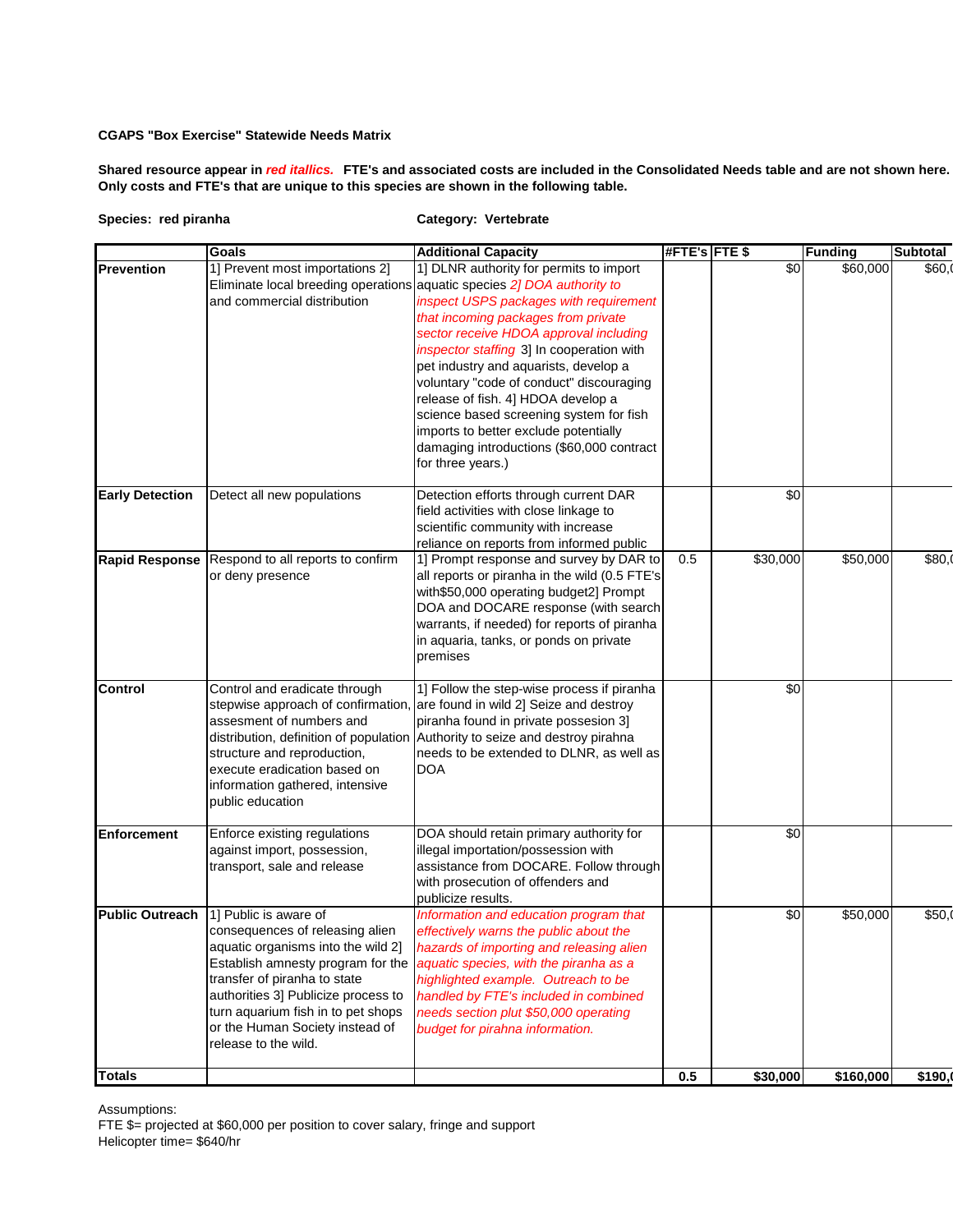**Shared resource appear in** *red itallics.* **FTE's and associated costs are included in the Consolidated Needs table and are not shown here. Only costs and FTE's that are unique to this species are shown in the following table.**

#### **Species: Miconia calvescens Category: Plants**

|                        | Goals                                                                                                                                                                                                                       | <b>Additional Capacity</b>                                                                                                                                                                                                                                                                                                                                                                 | #FTE's FTE \$ |                 | <b>Funding</b> | <b>Subtotal</b> |
|------------------------|-----------------------------------------------------------------------------------------------------------------------------------------------------------------------------------------------------------------------------|--------------------------------------------------------------------------------------------------------------------------------------------------------------------------------------------------------------------------------------------------------------------------------------------------------------------------------------------------------------------------------------------|---------------|-----------------|----------------|-----------------|
| Prevention             | 1] Prevent all new Miconia spp.<br>introductions into the state.<br>2]Prevent introduction of M.<br>calvescens to Lanai and Molokai,<br>3] Prevent new plantings or<br>movement of M. calvescens on<br>infested islands     | 1] Legislation/policy in place to screen<br>new plant introductions into state, 2]<br>Legislation/policy to discourage import<br>and possession of M. spp., 3] Policy to<br>minimize role of human vectors and<br>certification of "Miconia free" or treatment                                                                                                                             |               | $\overline{50}$ |                |                 |
| <b>Early Detection</b> | 1] Detect all new populations<br>before flowering, 2] Detect all new<br>Miconia spp. Statewide before<br>flowering                                                                                                          | 1]Hotline and GIS database for each<br>County (1 FTE/county), 2] Field and<br>nursery surveys for all damaging invasive<br>species (5 FTE's for BI, 2 for Oahu, 2 for<br>Maui, 2 for Kauai), 3] Effective remote<br>sensing methods, 4] Aerial surveys- 151<br>hours per year 5] Training and education<br>(1FTE to maintain HEAR website.                                                 |               | \$0             |                |                 |
| <b>Rapid Response</b>  | Covered under Early Detection                                                                                                                                                                                               |                                                                                                                                                                                                                                                                                                                                                                                            |               | \$0             |                |                 |
| <b>Control</b>         | 1] Eradicate on Kauai and Oahu 2]<br>Prevent/eradicate on Molokai,<br>Lanai, 3] Contain, control, reduce<br>density and spread on Hawaii and<br>Maui, 4] Develop and implement<br>effective biocontrol statewide            | 1] Rapid Response and Control teams in<br>each county (31 FTE's statewide), 2]<br>Environmental assessment for entire state<br>including all control measures (ground<br>and aerial herbicide application) (1/4 FTE)<br>3] 20% of a new biocontrol facility with<br>estimated cost of \$10 million, plus 7<br>FTE's for quarantine staff and \$100,000<br>per year for foreign exploration | 0.25          | \$15,000        |                | \$15,0          |
| <b>Enforcement</b>     | 1] Effective regulations and<br>enforcemnt to prevent inter-island<br>movement, importation, and<br>possession 2] Effective and<br>appropriate staffing for HDOA<br>enforcment                                              | 1] 1 FTE per county for enforcment of<br>existing and new regulations                                                                                                                                                                                                                                                                                                                      |               | \$0             |                |                 |
| <b>Public Outreach</b> | 1] Miconia as a known pest<br>statewide. 2] Public knows the<br>plant and ways to report. 3]<br>Pathways, vectors, contamination<br>of ag products are recognized in<br>industry and mitigated. 4]<br>Volunteer involvement | 1] 1FTE per county for education and<br>outreach 2] funding for pamphlets, PSA,<br>etc                                                                                                                                                                                                                                                                                                     |               | \$0             |                |                 |
| <b>Totals</b>          |                                                                                                                                                                                                                             |                                                                                                                                                                                                                                                                                                                                                                                            | 0.25          | \$15,000        | \$0            | \$15,           |

Assumptions: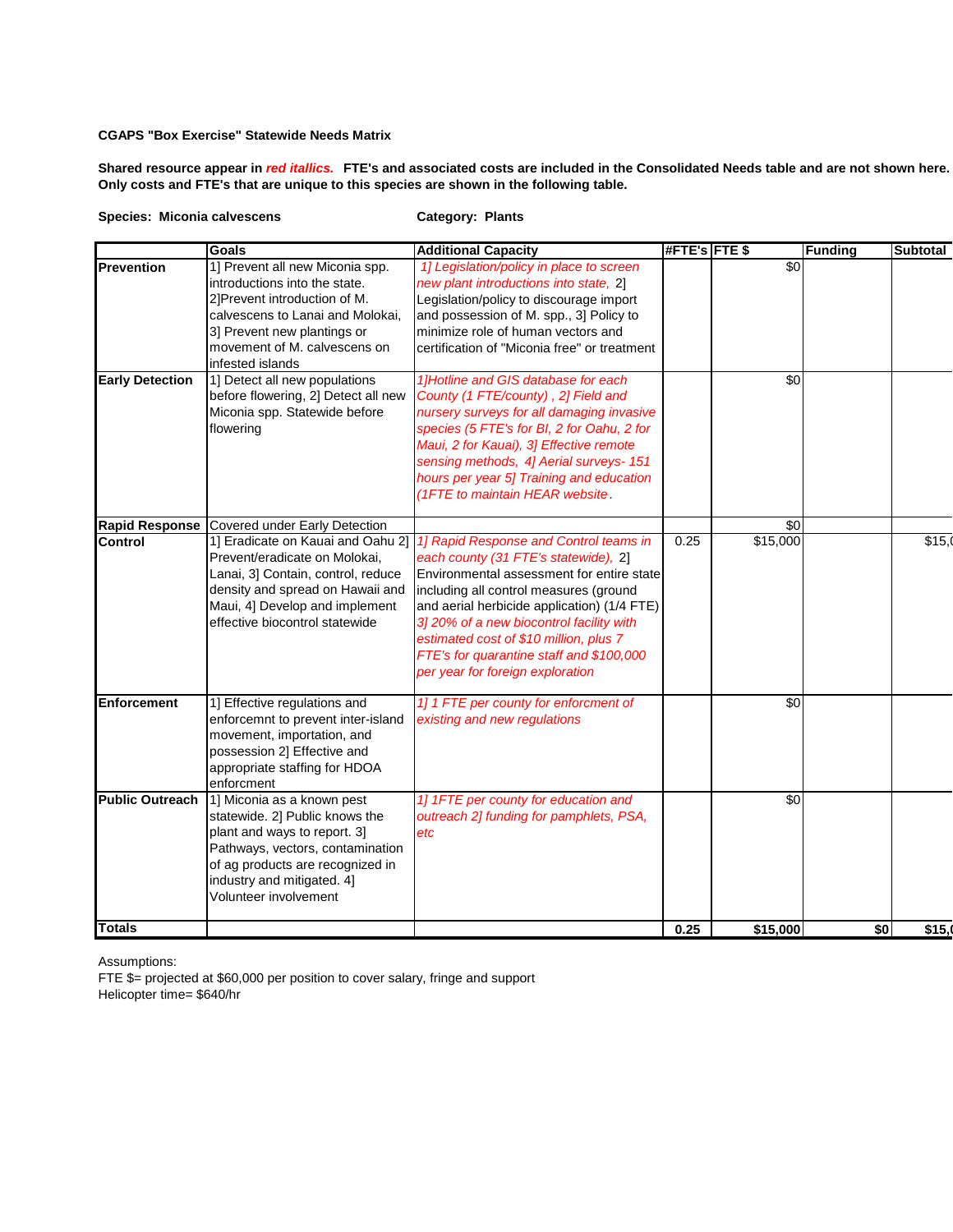**Shared resource appear in** *red itallics.* **FTE's and associated costs are included in the Consolidated Needs table and are not shown here. Only costs and FTE's that are unique to this species are shown in the following table.**

# **Species: Fountain grass (Pennisetum setaceum) Category: Plant**

|                        | <b>Goals</b>                                                                                                                                                                                                                                                                                          | <b>Capacity</b>                                                                                                                                                                                                                                                                                                                                                                                                                                                                                                                          | #FTE's FTE\$ |     | <b>Funding</b> | <b>Subtotal</b> |
|------------------------|-------------------------------------------------------------------------------------------------------------------------------------------------------------------------------------------------------------------------------------------------------------------------------------------------------|------------------------------------------------------------------------------------------------------------------------------------------------------------------------------------------------------------------------------------------------------------------------------------------------------------------------------------------------------------------------------------------------------------------------------------------------------------------------------------------------------------------------------------------|--------------|-----|----------------|-----------------|
| Prevention             | 1] Prevent establishment on Oahu,<br>Maui, Molokai and Kauai 2]<br>through seed trade                                                                                                                                                                                                                 | 1] One inspector for each of three shifts<br>(24 hour coverage) at each port of entry<br>Prevent range extension on Hawaii to intercept fountain grass and other<br>3] Stop futher introductions to state <i>invasives in cargo or on vehicles and</i><br>equipment (30 FTE's) 2] Authority to<br>inspect incoming mail for illegal plants<br>and seeds 3] Screen other grasses for<br>invasiveness and ecological/economic<br>risk and prohibit entry to state of those<br>that pose unacceptable risk                                  |              | \$0 |                |                 |
| <b>Early Detection</b> | 1] Detect all new infestations larger<br>than 1 meter diameter using low-<br>level helicopter flights, remote<br>sensing and ground surveys 2] All<br>survey and control information is<br>recorded in a GIS database                                                                                 | 1] One statewide survey and mapping<br>team (2 FTE's), plus 50 hours helicopter<br>(\$32,000) and remote sensing imagery<br>(Estimated \$10,000) for surveys on<br>Oahu, Maui County, and Kauai 2]<br>Surveys at Puuwaawaa, and Kahuku<br>Ranch on Hawaii (FTE's included in<br>"Control" below 3] Clearinghouse or<br>hotline for reports from public (part of GIS<br>database position below)                                                                                                                                          |              | \$0 |                |                 |
| <b>Rapid Response</b>  | all new satellite and isolated<br>populations. Actions are taken to<br>control dense core populations<br>with emphasis on preventing<br>spread.                                                                                                                                                       | Response is adequate to eradicate 1] GIS position to maintain database and<br>support control actions (1FTE) 2]<br><b>Contract with Bishop Museum for voucher</b><br>identification service (amount not<br>specified)                                                                                                                                                                                                                                                                                                                    |              | \$0 |                |                 |
| <b>Control</b>         | 1] Short term goal is same as for<br>Rapid Response. Where fountain<br>grass has been eradicated,<br>favorable vegetation has been<br>restored. 2] Long-term: biocontrol<br>agents reduce fountain grass<br>populations to levels that it does<br>not pose significant ecological or<br>economic harm | 1] Four-person rapid response team at<br>each Puuwaawaa and Kahuku Ranch on<br>the Big Island and for Maui County (12<br>FTE's) plus 100 hours helicopter 2] One<br>two-person rapid response team each for<br>Oahu and Kauai (4C2C10C20 FTE's)<br>plus 150 hours helicopter 3] One four-<br>person rapid response team for each<br>county (16 FTE's) plus 50 hours<br>helicopter 4] One half FTE for biocontrol<br>entomologist/pathologist plus \$50,000 for<br>foreign exploration and space in low-<br>elevation quarantine facility |              | \$0 |                |                 |
| <b>Enforcement</b>     | Use and import of fountain grass<br>(and other invasive grasses) for<br>landscaping or other uses is<br>prohibited in Hawaii                                                                                                                                                                          | One HDOA enforcment officer per county<br>for enforcment and outreach                                                                                                                                                                                                                                                                                                                                                                                                                                                                    |              | \$0 |                |                 |
| <b>Public Outreach</b> | Public education on hazards posed<br>by fountain grass, with emphasis<br>on horticulturists, recreationists,<br>gardeners, firemen, resource<br>managers and landscape<br>professionals                                                                                                               | One FTE per county for public<br>awareness, education, media contacts,<br>etc plus \$15,000 per county for PSA's,<br>pubs etc.                                                                                                                                                                                                                                                                                                                                                                                                           |              | \$0 | \$60,000       | \$60,0          |
| <b>Totals</b>          |                                                                                                                                                                                                                                                                                                       |                                                                                                                                                                                                                                                                                                                                                                                                                                                                                                                                          | 0            | \$0 | \$60,000       | \$60,           |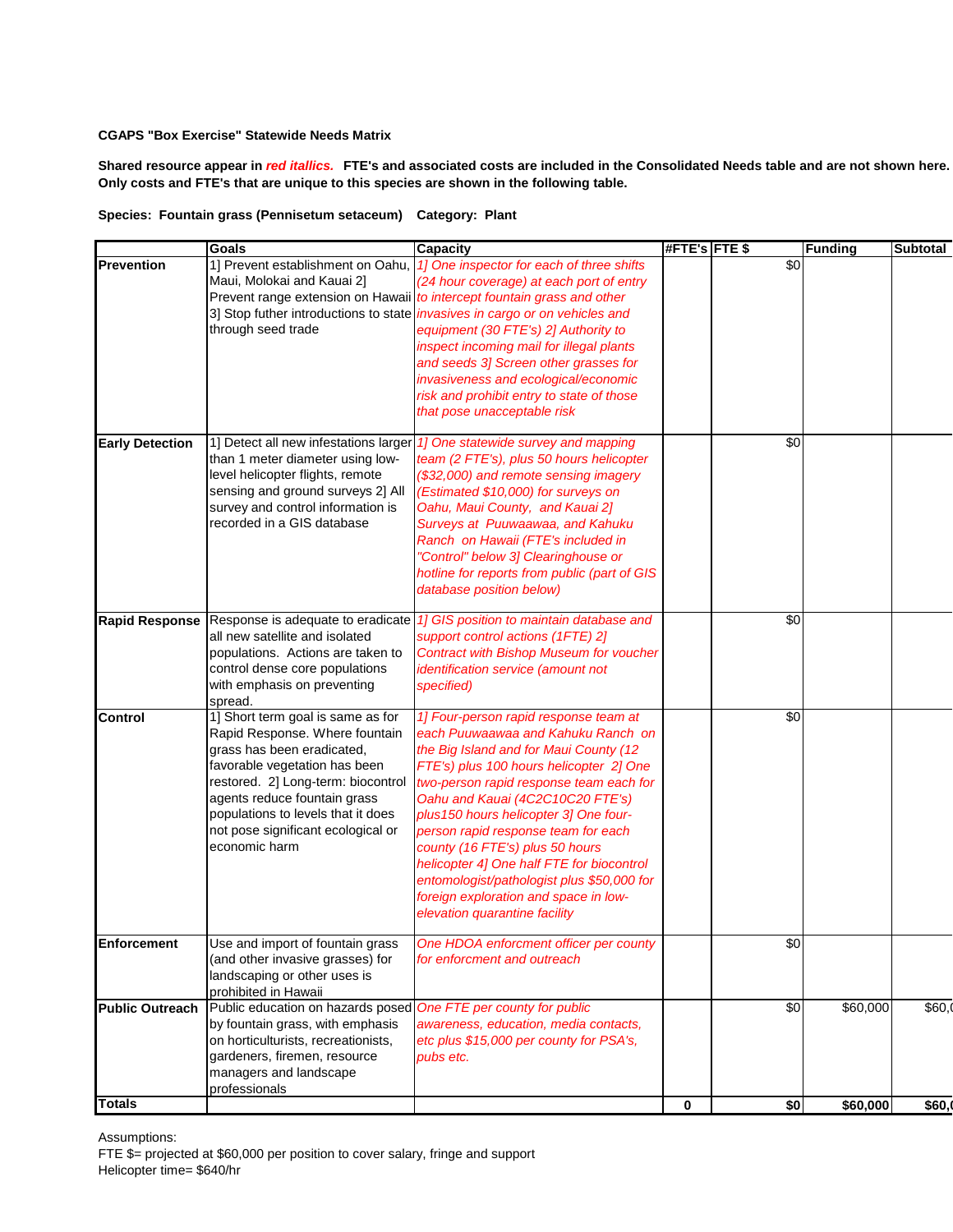**Shared resource appear in** *red itallics.* **FTE's and associated costs are included in the Consolidated Needs table and are not shown here. Only costs and FTE's that are unique to this species are shown in the following table.**

**Species: Senecio madagascariensis Category: Plant**

|                        | <b>Goals</b>                                                                                                                                                                                      | <b>Capacity</b>                                                                                                                                          | <b>#FTE's FTE \$</b> |     | <b>Funding</b> | <b>Subtotal</b> |
|------------------------|---------------------------------------------------------------------------------------------------------------------------------------------------------------------------------------------------|----------------------------------------------------------------------------------------------------------------------------------------------------------|----------------------|-----|----------------|-----------------|
| Prevention             | Prevent spread and limit<br>population to level that does not<br>couse adverse economic or<br>environmental impacts                                                                               | Eliminate the weed in pasture areas<br>(FTE's ????)                                                                                                      |                      | \$0 |                |                 |
| <b>Early Detection</b> | Detect and survey all new<br>populations on all islands                                                                                                                                           | Survey pastures for infestations<br>(FTE's???)                                                                                                           |                      | \$0 |                |                 |
| <b>Rapid Response</b>  | designate agency to be<br>responsible for eradication/ control conventional control/eradicaion for                                                                                                | 1] HDOA to recommend action for<br>conventional methds (FTE's ???) 2]<br>HDOA will release approved biologicl<br>control agents (FTE's??? Facilities???) |                      | \$0 |                |                 |
| Control                | 1] Eradicate on Oahu and Kauai<br>using conventional means 2]<br>prevent introductions on Lanai and<br>Molokai 3] reduce populations<br>levels and impacts on Hawaii and<br>Maui using biocontrol | Livestock owners should keep grazing<br>areas fireweed-free                                                                                              |                      | \$0 |                |                 |
| Enforcement            | regulations on importing seed as<br>contaminant in seed shipments<br>and hydromulch from<br>contaminated areas.                                                                                   |                                                                                                                                                          |                      | \$0 |                |                 |
| <b>Public Outreach</b> | Educate the public with emphasis<br>on cattle and horse owner re.<br>Dangers of fireweed as poisonous<br>to livestock                                                                             | Regular media information provided re.<br>this toxic weed via TV, radio,<br>newspapers, posters, meetings, etc.                                          |                      | \$0 |                |                 |
| <b>Totals</b>          |                                                                                                                                                                                                   |                                                                                                                                                          | 0                    | \$0 | \$0            |                 |

Assumptions: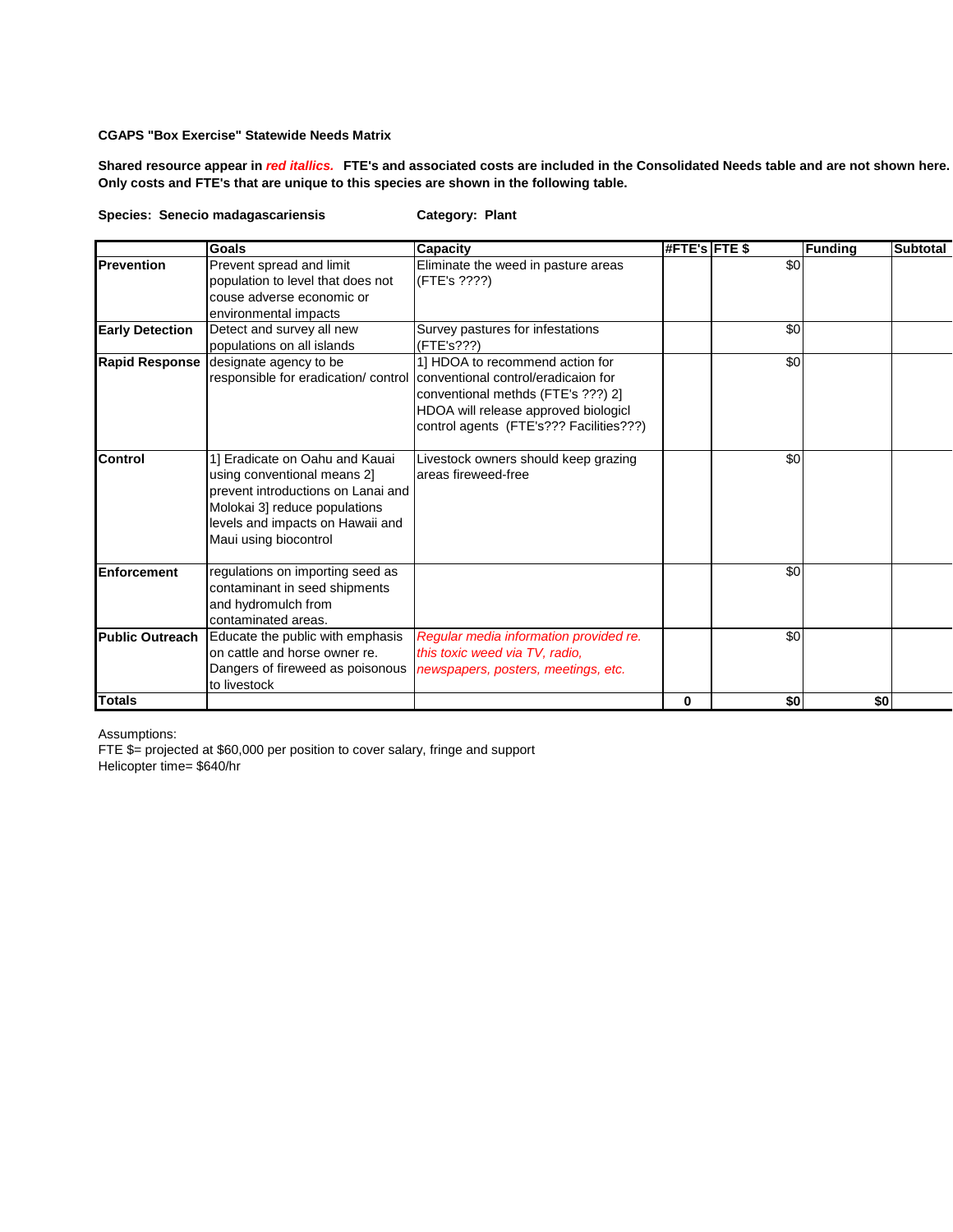# **Resources that can be shared with other efforts appear in** *red italics*

# **Species: Lethal yellowing Category:**

|                        | Goals                                  | <b>Capacity</b>                         | #FTE's FTE \$ |     | <b>Funding</b> | <b>Subtotal</b> |
|------------------------|----------------------------------------|-----------------------------------------|---------------|-----|----------------|-----------------|
| <b>Prevention</b>      | <b>Prevent establishment in Hawaii</b> | 1) Spot-check all freight destined to   |               | \$0 |                |                 |
|                        |                                        | landscapers involved with turf          |               |     |                |                 |
|                        |                                        | establishment (9 FTE's under            |               |     |                |                 |
|                        |                                        | consolidated needs)                     |               |     |                |                 |
| <b>Early Detection</b> | Detect and respond to any              |                                         |               | \$0 |                |                 |
|                        | linfestation                           |                                         |               |     |                |                 |
| <b>Rapid Response</b>  |                                        |                                         |               | \$0 |                |                 |
| <b>Control</b>         |                                        |                                         |               | \$0 |                |                 |
| Enforcement            |                                        |                                         |               | \$0 |                |                 |
| <b>Public Outreach</b> |                                        | Develop talks to landscape industry and |               | \$0 | \$50,000       | \$50.0          |
|                        |                                        | signage/posters at ports of entry       |               |     |                |                 |
|                        |                                        | explaining why turf is prohibited.      |               |     |                |                 |
| <b>Totals</b>          |                                        |                                         | 0             | \$0 | \$50,000       | \$50,           |

Assumptions:

FTE \$= projected at \$60,000 per position to cover salary, fringe and support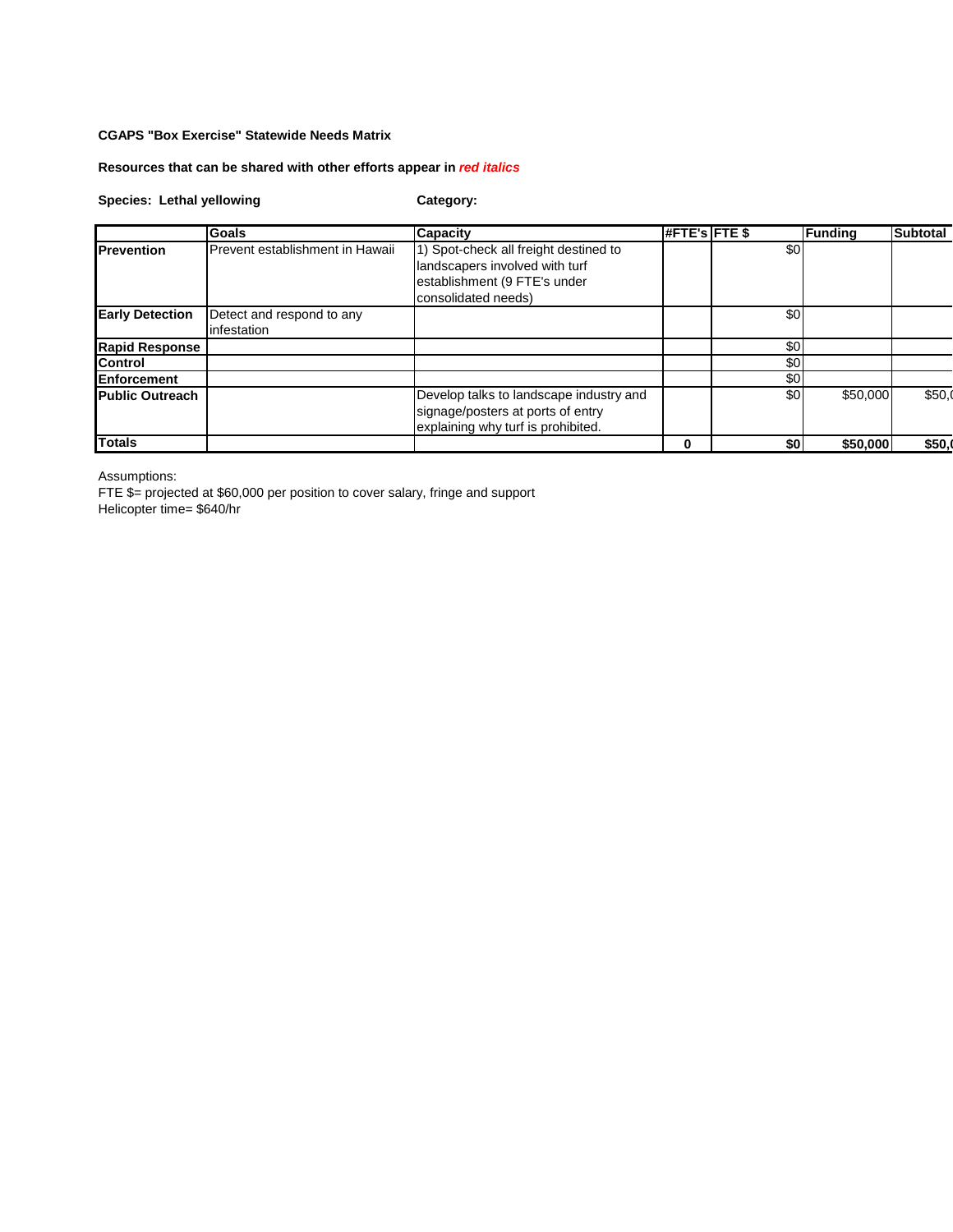**Shared resource appear in** *red itallics.* **FTE's and associated costs are included in the Consolidated Needs table and are not shown here. Only costs and FTE's that are unique to this species are shown in the following table.**

### **Species: Banana bunchy-top disease Category: Disease**

|                        | <b>Goals</b>                                                                                            | Capacity                                                                                                                                                                                                                                                                                 | #FTE's FTE \$ |           | <b>Funding</b>        | <b>Subtotal</b> |
|------------------------|---------------------------------------------------------------------------------------------------------|------------------------------------------------------------------------------------------------------------------------------------------------------------------------------------------------------------------------------------------------------------------------------------------|---------------|-----------|-----------------------|-----------------|
| <b>Prevention</b>      | Prevent the movement of all<br>banana plants between islands                                            | 1) Increase HDOA quarantine staff at all<br>parts of entry including inter-island                                                                                                                                                                                                        |               | \$0       |                       |                 |
|                        | and foreign imports.                                                                                    | <i>inspections (18 FTE's)</i>                                                                                                                                                                                                                                                            |               |           |                       |                 |
| <b>Early Detection</b> | Survey all banana plants on the                                                                         | Increase HDOA Plant Pest Control                                                                                                                                                                                                                                                         | 3             | \$180,000 |                       | \$180,0         |
|                        | islands periodically                                                                                    | Branch for banana surveys on all islands<br>$(3$ FTE's)                                                                                                                                                                                                                                  |               |           |                       |                 |
| <b>Rapid Response</b>  | Identify a lead agency and give<br>them resources to do the job.                                        | HDOA Plant Industry Division with staffing<br>to lead all eradication efforts (staffing<br>under "Control" below)                                                                                                                                                                        |               | \$0       |                       |                 |
| Control                | 1] Eradicate all banana plants on<br>Oahu, to eliminate source of<br>prescribed zones on other islands. | 1] Hire temporary crews to do eradication<br>work as needed with funds for herbicides<br>disease 2] eradicate all bananas in and equipment (5 FTE's, \$5000 for<br>herbicides and equip)2] Helicopter<br>monitoring of bananas in remote or<br>inaccessible areas on Kauai (5 air hours) | 5             | \$300,000 | \$37,000              | \$337,0         |
| <b>Enforcement</b>     | identify all current legislation that<br>would support control activities.                              | Enforce and utilize Chapter 69-A, HRS<br>141-3.6- authority to enter private property<br>for control and eradication.                                                                                                                                                                    |               | \$0       |                       |                 |
| <b>Public Outreach</b> | General public awarenesds of<br><b>BBTV</b>                                                             | Print and prepare BBTV info. via printed<br>information, signage/posters at ports-of-<br>entry, PSA's with emphasis on reaching<br>passengers of inter-island flights.                                                                                                                   |               | \$0       | $\overline{$}150,000$ | \$150,0         |
| <b>Totals</b>          |                                                                                                         |                                                                                                                                                                                                                                                                                          | 8             | \$480,000 | \$187,000             | \$667,          |

Assumptions:

FTE \$= projected at \$60,000 per position to cover salary, fringe and support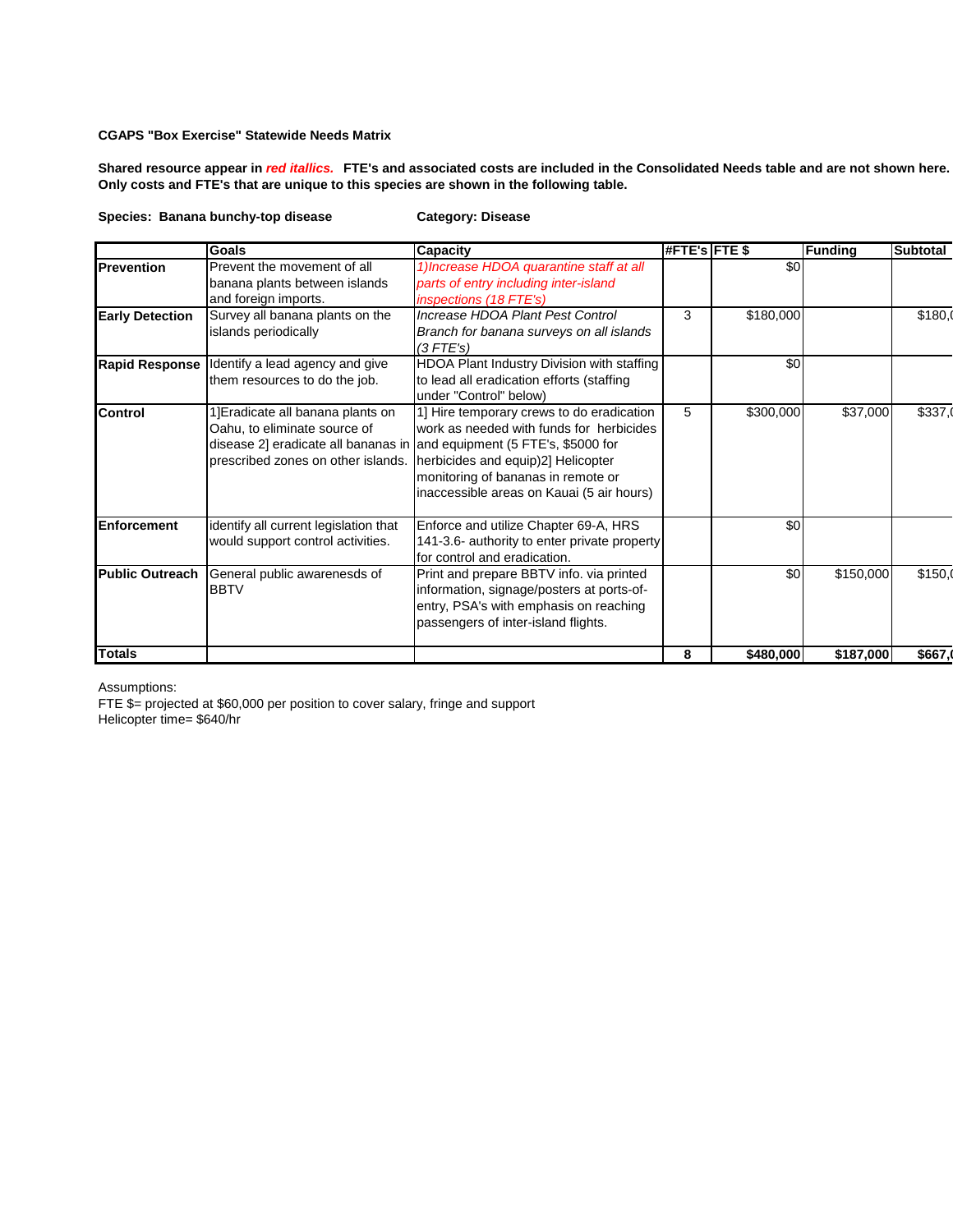**Shared resource appear in** *red itallics.* **FTE's and associated costs are included in the Consolidated Needs table and are not shown here. Only costs and FTE's that are unique to this species are shown in the following table.**

| Species: Ballast water/ hull encrusting organisms Category: invertebrates (primarilly) |  |  |
|----------------------------------------------------------------------------------------|--|--|
|----------------------------------------------------------------------------------------|--|--|

|                        | Goals                                                                                                                                                                                                                                                                                           | <b>Capacity</b>                                                                                                                                                                                                                                                                                                                                                                                         | #FTE's FTE \$  |                 | <b>Funding</b> | <b>Subtotal</b> |
|------------------------|-------------------------------------------------------------------------------------------------------------------------------------------------------------------------------------------------------------------------------------------------------------------------------------------------|---------------------------------------------------------------------------------------------------------------------------------------------------------------------------------------------------------------------------------------------------------------------------------------------------------------------------------------------------------------------------------------------------------|----------------|-----------------|----------------|-----------------|
| <b>Prevention</b>      | Prevent further introductions<br>through ballast water                                                                                                                                                                                                                                          | 1] Adequately fund DLNR to address<br>ballast water management<br>responsibilities, including 6 FTE's for<br>inspection, enforcement and support 2]<br>Institute appropriate "docking fee" for<br>each interational ship entering a Hawaiian<br>port to pay for ballast water management<br>program 3] State law requiring ballast<br>water exchange beyong 12 miles before<br>entering Hawaiian waters | 6              | \$360,000       |                | \$360.0         |
| <b>Early Detection</b> | 1] Detect vessels representing<br>special risk and ensure ballast<br>water exchange before entry to<br>Hawaiian waters and hull<br>examinations as warranted 2]<br>Detect irruptions of alien aquatic<br>species promptly 3] Periodically<br>survey areas of high risk for new<br>introductions | 1] Develop a system to screen for high-<br>risk vessels and inspect as needed, using<br>staff described above 2] Lab facilities and<br>methods to test ballast water for potential<br>disease or red tide orgnisms (\$200,000)                                                                                                                                                                          |                | \$0             | \$200,000      | \$200.0         |
| <b>Rapid Response</b>  | Promptly respond to reports of<br>high risk vessels making<br>inspections and taking appropriate<br>actions, including biological<br>surveys of the immediate area<br>where high risk vessels are<br>moored.                                                                                    | Staffing is described above with an<br>operating budget of \$250,000                                                                                                                                                                                                                                                                                                                                    |                | \$0             | \$250,000      | \$250,          |
| <b>Control</b>         | Control and eradicate threatening<br>organisms in ballast water or on<br>the hull of incoming vessels.<br>Eradicate any alien organisms that<br>escape                                                                                                                                          | Staffing, equipment and policy- not<br>specified                                                                                                                                                                                                                                                                                                                                                        |                | $\overline{50}$ |                |                 |
| Enforcement            | existing regulations for ballarably<br>before ships reach vulnerable<br>waters 2] Need better regulations<br>for vessels entering Hawaiian<br>waters                                                                                                                                            | Encourage Coast Guard to enforce Inspection and enforcement to be carried<br>out by staff described above (not out<br>sourced to DOCARE, due to specialized<br>nature)                                                                                                                                                                                                                                  |                | $\sqrt{6}$      |                |                 |
| <b>Public Outreach</b> | An informed public willing to<br>induce legislators and policy<br>makers to commit sufficient fungint owners.<br>for a bllast water control program                                                                                                                                             | One FTE with a \$50,000 operating budget<br>to target shipping companies and vessel                                                                                                                                                                                                                                                                                                                     | $\mathbf{1}$   | \$60,000        | \$50,000       | \$110,0         |
| <b>Totals</b>          |                                                                                                                                                                                                                                                                                                 |                                                                                                                                                                                                                                                                                                                                                                                                         | $\overline{7}$ | \$420,000       | \$500,000      | \$920,          |

Assumptions: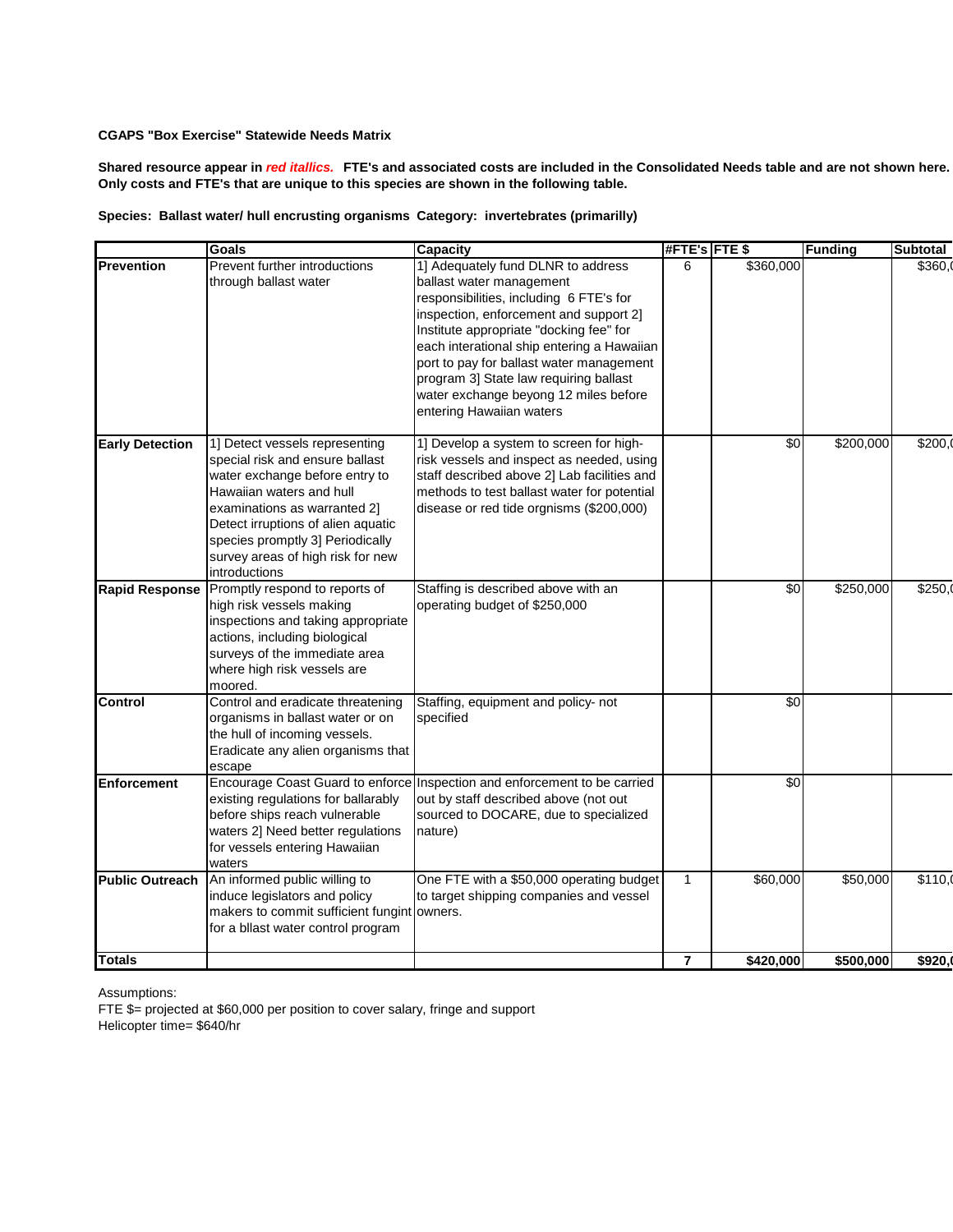**Shared resource appear in** *red itallics.* **FTE's and associated costs are included in the Consolidated Needs table and are not shown here. Only costs and FTE's that are unique to this species are shown in the following table.**

**Resources that can be shared with other efforts appear in** *red italics*

# **Species: Marine alga (Kappaphycus complex) and Category: plants**

|                        | <b>Goals</b>                      | <b>Capacity</b>                                                                 | <b>#FTE's FTE \$</b> |           | <b>Funding</b> | Subtotal |
|------------------------|-----------------------------------|---------------------------------------------------------------------------------|----------------------|-----------|----------------|----------|
| Prevention             | 1] Prevent introductions of new   | Increase expertise within DAR by adding                                         | 2                    | \$120,000 |                | \$120,0  |
|                        |                                   | species. 2) prevent translocation of one algal/aquatic plant specialist and one |                      |           |                |          |
|                        | species with establish local      | technical aide                                                                  |                      |           |                |          |
|                        | populations 3)Prevent sale of     |                                                                                 |                      |           |                |          |
|                        | Kappaphycus                       |                                                                                 |                      |           |                |          |
| <b>Early Detection</b> | Detect all new introductions and  | Develop a baseline distribution database                                        |                      | \$0       |                |          |
|                        | range expansion of established    | using DAR staffing plus the two positions                                       |                      |           |                |          |
|                        | species.                          | described above.                                                                |                      |           |                |          |
| <b>Rapid Response</b>  | respond to all new populations or | Assess status of known populations with                                         |                      | \$0       |                |          |
|                        | range expansions                  | staff described above.                                                          |                      |           |                |          |
| <b>Control</b>         | 1] Contain or eradicate localized | Use staff described above working with                                          |                      | \$0       | \$100,000      | \$100.0  |
|                        | populations 2] Monitor treated    | volunteers to control localized irruptions in                                   |                      |           |                |          |
|                        | areas to prevent re-establishment | fresh waters. Funding is for materials and                                      |                      |           |                |          |
|                        |                                   | supplies.                                                                       |                      |           |                |          |
| <b>Enforcement</b>     |                                   | Enforce and strengthen regulations Need legal authority to bar the collection   |                      | \$0       |                |          |
|                        | on importation, transport, sale,  | and sale of Kappaphycus. Increase                                               |                      |           |                |          |
|                        | release and inter-island          | enforcment priorities to contain known                                          |                      |           |                |          |
|                        | transportation                    | populations                                                                     |                      |           |                |          |
| <b>Public Outreach</b> | Public is aware of potential harm | One information specialist for DAR I&E to                                       |                      | \$60,000  |                | \$60.0   |
|                        | caused by marine algae and        | increase public awareness and to                                                |                      |           |                |          |
|                        | aquatic plants,                   | organize community action for control and                                       |                      |           |                |          |
|                        |                                   | eradication.                                                                    |                      |           |                |          |
| <b>Totals</b>          |                                   |                                                                                 | 3                    | \$180,000 | \$100,000      | \$280.   |

Assumptions:

FTE \$= projected at \$60,000 per position to cover salary, fringe and support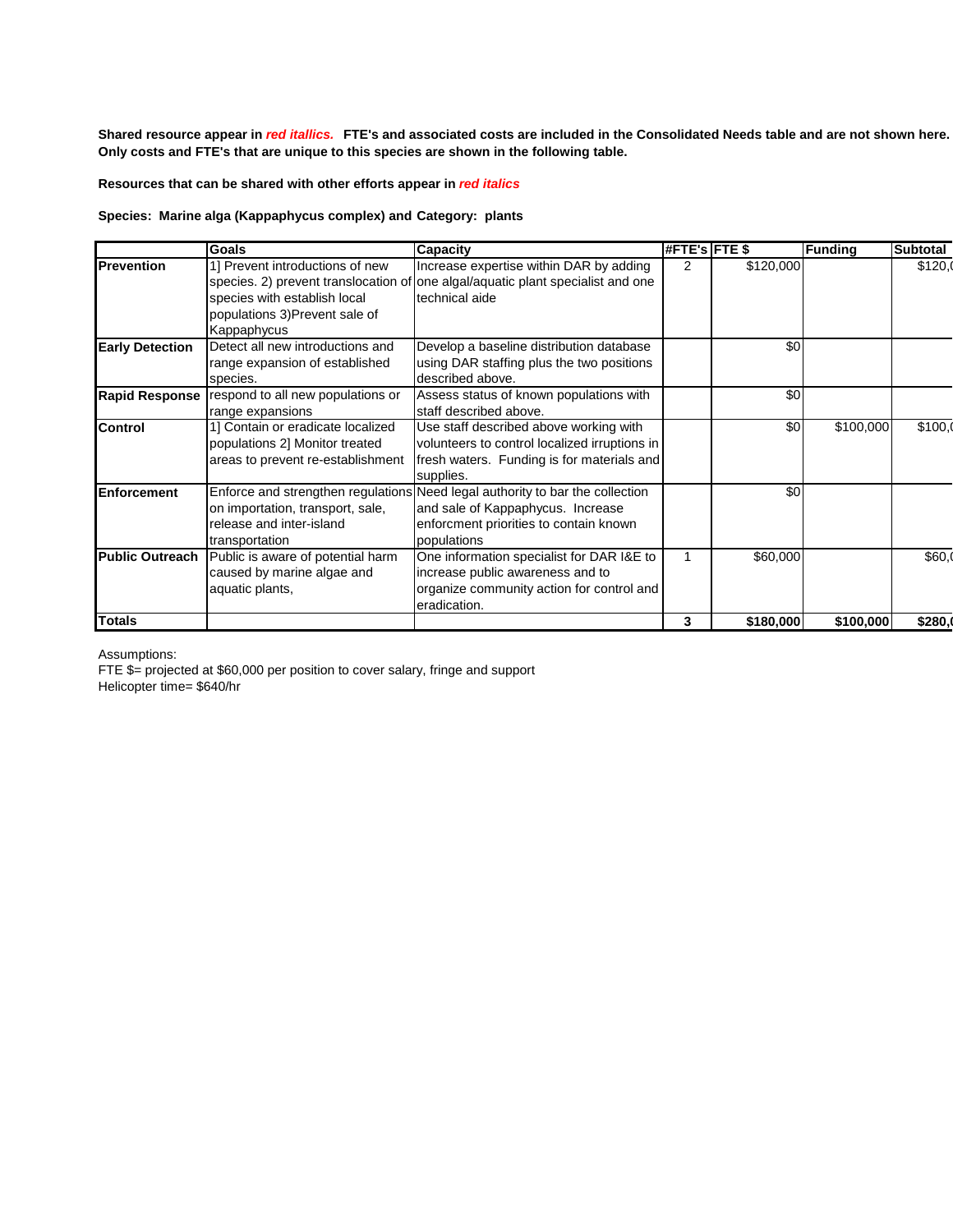**Shared resource appear in** *red itallics.* **FTE's and associated costs are included in the Consolidated Needs table and are not shown here. Only costs and FTE's that are unique to this species are shown in the following table.**

# **Species: Asian Long Horn Beetle (***Anoplophora glabripennis)* **Category: Invertebrates**

|                        | <b>Goals</b>                                                                                                                                                | <b>Capacity</b>                                                                                                                         | #FTE's FTE \$ |     | Funding | <b>Subtotal</b> |
|------------------------|-------------------------------------------------------------------------------------------------------------------------------------------------------------|-----------------------------------------------------------------------------------------------------------------------------------------|---------------|-----|---------|-----------------|
| <b>Prevention</b>      | Prevent all introductions                                                                                                                                   | Legislation prohibiting use of solid wood<br>packing or requiring only treated lumber<br>for imports                                    |               | \$0 |         |                 |
| <b>Early Detection</b> | Detect all incoming insects before<br>off loading goods.                                                                                                    | 1] Inspection of all imports that are<br>shipped with solid wood packing (FTE's)<br>2] surveys of potentially infested areas<br>(FTE's) |               | \$0 |         |                 |
|                        | Rapid Response Respond quickly to any new<br>detections                                                                                                     | Inspections of all offloading of imports<br>$($ FTE's $)$                                                                               |               | \$0 |         |                 |
| <b>Control</b>         | Return infested shipments to<br>country of origin                                                                                                           | 1] Inspection crews at maritime and air<br>cargo offloading sites (FTE's ???) 2]<br>survey crews (FTE to be determined???)              |               | \$0 |         |                 |
| <b>Enforcement</b>     | 1] Existing regulations on<br>treatment of solid wood packing 2]<br>Establish appropriate penaltie for<br>those not complying with exixting<br>regulations. | Enforce appropriate fines for insects<br>found in solid wood packing or improperly<br>treated packing (FTE's???)                        |               | \$0 |         |                 |
| <b>Public Outreach</b> | Public understands the risks<br>associated with ALB and knows<br>how to report sightings                                                                    | Distibutution of ALB information through<br>PSA's and printed materials (FTE's???)                                                      |               | \$0 |         |                 |
| Totals                 |                                                                                                                                                             |                                                                                                                                         | 0             | \$0 | \$0     |                 |

Assumptions: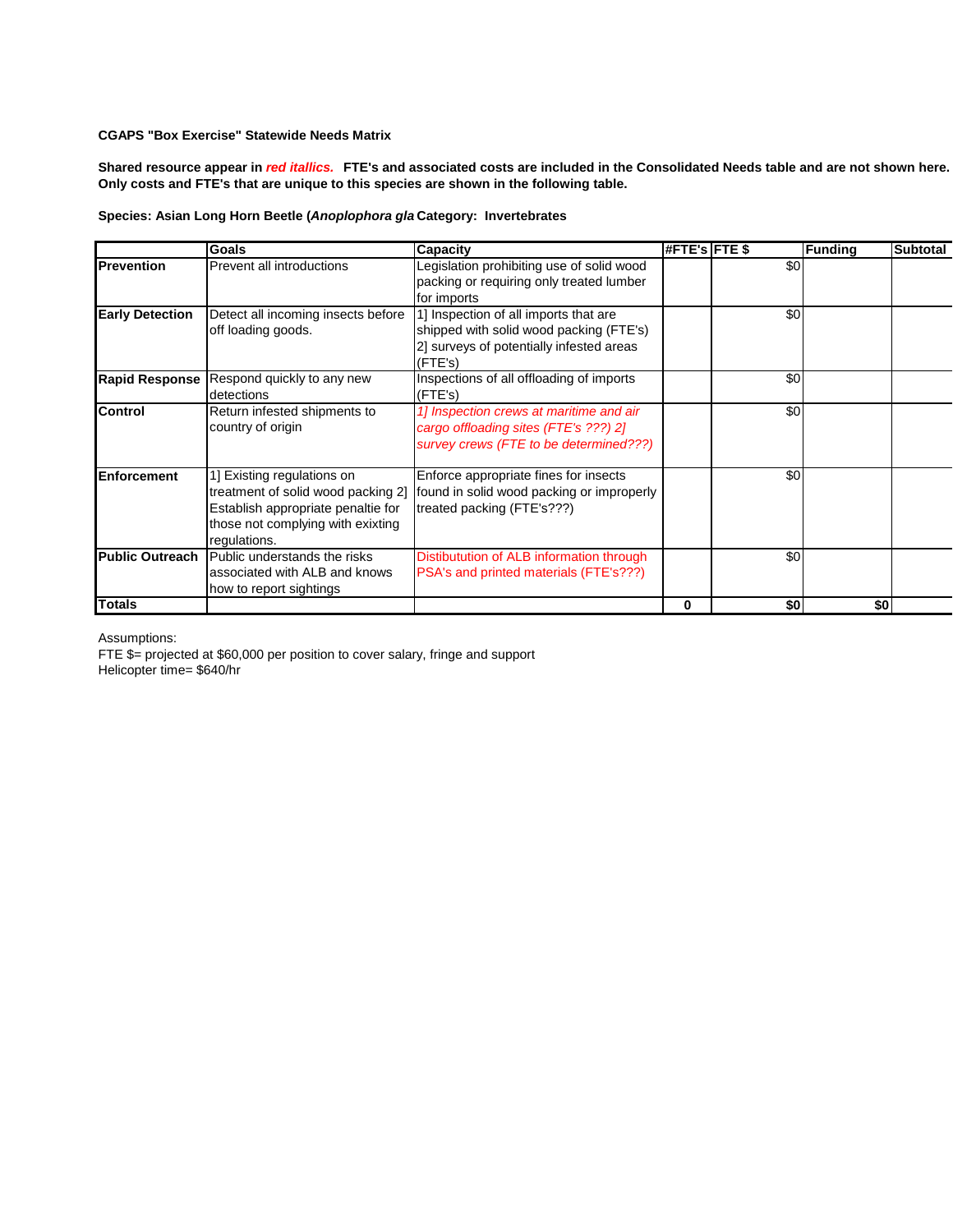**Shared resource appear in** *red itallics.* **FTE's and associated costs are included in the Consolidated Needs table and are not shown here. Only costs and FTE's that are unique to this species are shown in the following table.**

|                        | <b>Goals</b>                                                                   | <b>Capacity</b>                                                                                                                                                                      | $#$ FTE's FTE \$ |           | Funding | <b>Subtotal</b> |
|------------------------|--------------------------------------------------------------------------------|--------------------------------------------------------------------------------------------------------------------------------------------------------------------------------------|------------------|-----------|---------|-----------------|
| <b>IPrevention</b>     | Prevent interisland movement of<br>A.a.                                        | Improve inspection/treatment of<br>cargo/goods (6 FTE)                                                                                                                               |                  | \$0       |         |                 |
| <b>Early Detection</b> | Detect all new establishment of<br>A.a.                                        | Improve surveillance effort statewide (4)<br>FTE)                                                                                                                                    | 4                | \$240,000 |         | \$240.0         |
| <b>Rapid Response</b>  | Respond to all newly discovered<br>populations                                 | Control team (FTE: same as above)                                                                                                                                                    | 0                | \$0       |         |                 |
| <b>Control</b>         | Treat all breeding containers                                                  | 1] Larval habitat source reduction in<br>residential, industrial and agricultural<br>areas (FTE???) 2] Larvicide and sterile<br>male treatments for emergency situations<br>(FTE???) |                  | \$0       |         |                 |
| Enforcement            | Enforce mosquito vector control<br>regulations                                 | Enforce landowner compliance with vector<br>control regulations (5 FTE)                                                                                                              | 5                | \$300,000 |         | \$300,0         |
| <b>Public Outreach</b> | Make public aware of mosquitos<br>as disease vectors and prevention<br>methods | Develop and disseminate outreach<br>materials (1 FTE)                                                                                                                                |                  | \$0       |         |                 |
| <b>Totals</b>          |                                                                                |                                                                                                                                                                                      | 9                | \$540,000 | \$0     | \$540.0         |

Assumptions:

FTE \$= projected at \$60,000 per position to cover salary, fringe and support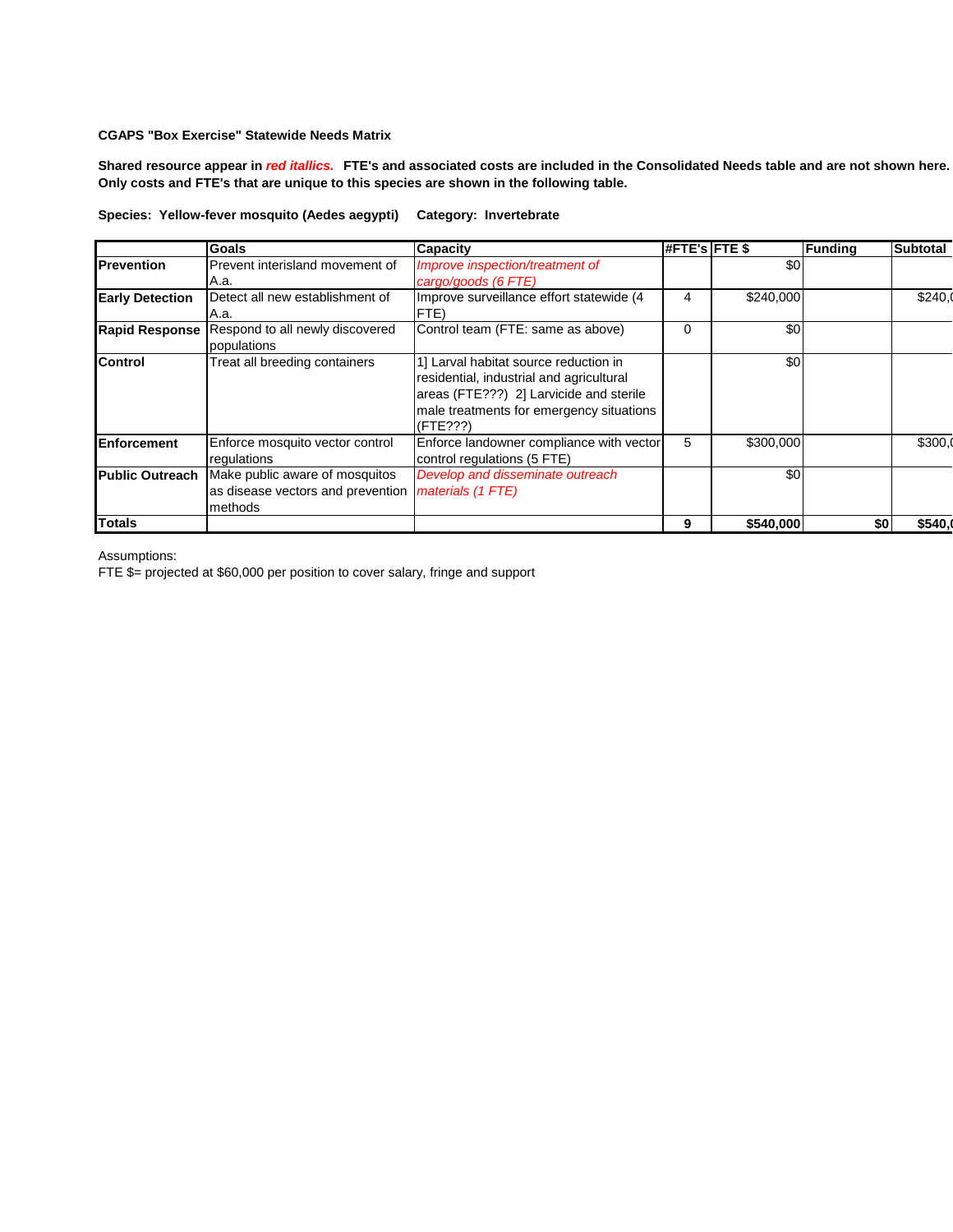**Shared resource appear in** *red itallics.* **FTE's and associated costs are included in the Consolidated Needs table and are not shown here. Only costs and FTE's that are unique to this species are shown in the following table.**

**Species: Mosquitos (Anopheles spp.) Category: Invertebrate**

|                        | Goals                             | <b>Capacity</b>                                                              | #FTE's FTE \$ |           | <b>Funding</b> | <b>Subtotal</b> |
|------------------------|-----------------------------------|------------------------------------------------------------------------------|---------------|-----------|----------------|-----------------|
| <b>Prevention</b>      | Prevent all introductions of      | Improve inspection/treatment of                                              |               | \$0       |                |                 |
|                        | Anopheles                         | cargo/goods (6 FTE)                                                          |               |           |                |                 |
| <b>Early Detection</b> | Detect and identify all breeding  | Improve surveillance effort statewide (4                                     | 4             | \$240,000 |                | \$240.0         |
|                        | sites                             | FTE)                                                                         |               |           |                |                 |
| <b>Rapid Response</b>  | Respond immediately to all new    | Control team (FTE: same as above)                                            | $\Omega$      | \$0       |                |                 |
|                        | reported populations              |                                                                              |               |           |                |                 |
| <b>Control</b>         | Control all breeding sites by     | Larvicide treatment for all breeding sites                                   |               | \$0       |                |                 |
|                        | immediate spraying                | (FTE???)                                                                     |               |           |                |                 |
| <b>Enforcement</b>     |                                   | Enforce all mosquito vector control Enforce landowner compliance with vector | 5             | \$300,000 |                | \$300,0         |
|                        | regulations                       | control regulations (5 FTE)                                                  |               |           |                |                 |
| <b>Public Outreach</b> | Make public aware of mosquitos    | Develop and disseminate outreach                                             |               | \$0       |                |                 |
|                        | as disease vectors and prevention | materials (1 FTE)                                                            |               |           |                |                 |
|                        | methods                           |                                                                              |               |           |                |                 |
| <b>Totals</b>          |                                   |                                                                              | 9             | \$540,000 |                | \$540.          |

Assumptions:

FTE \$= projected at \$60,000 per position to cover salary, fringe and support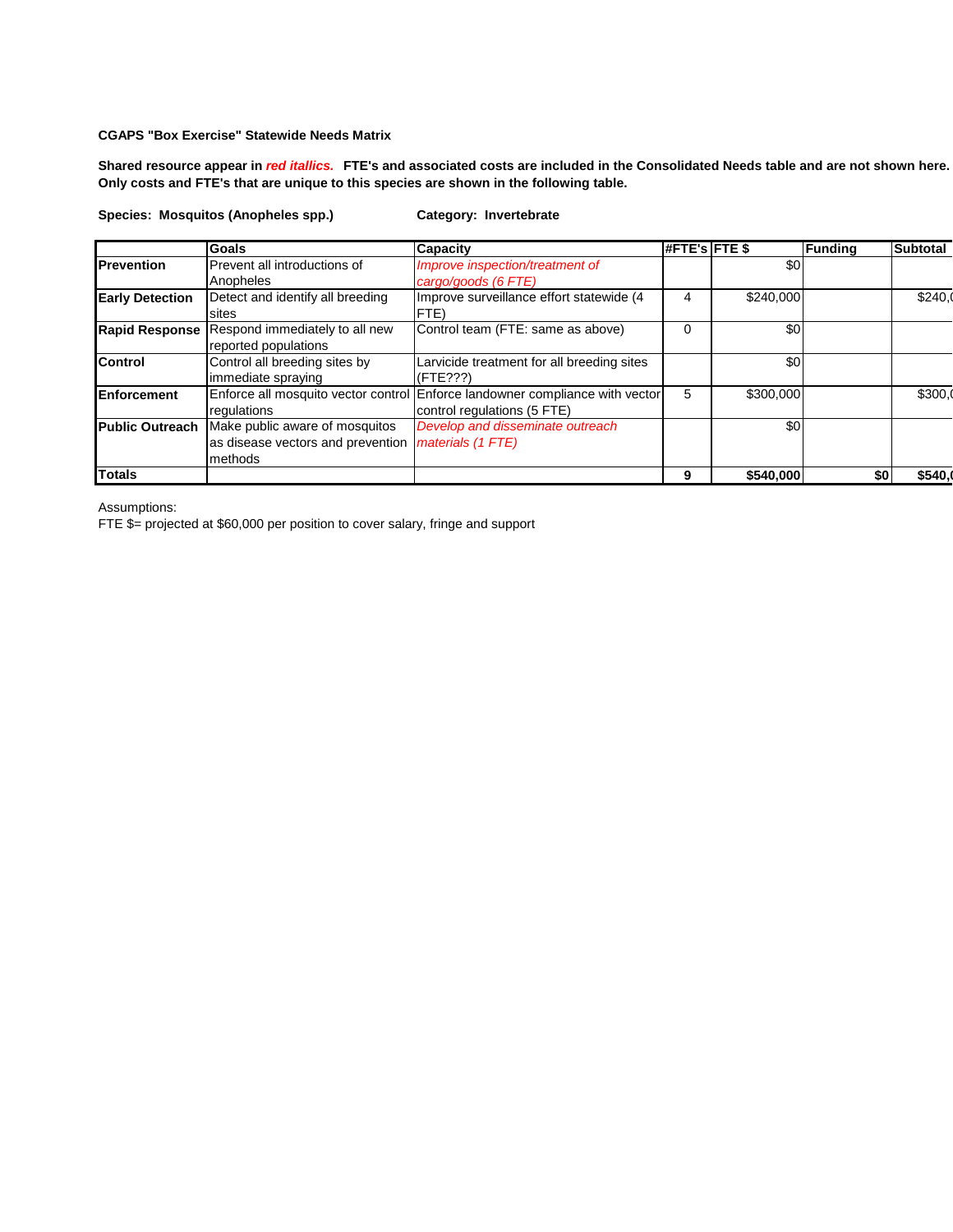**Shared resource appear in** *red itallics.* **FTE's and associated costs are included in the Consolidated Needs table and are not shown here. Only costs and FTE's that are unique to this species are shown in the following table.**

#### **Species: Ants (Formicidae) Category: Invertebrates**

|                                      | Goals                                                                                                                                                                                                              | <b>Capacity</b>                                                                                                                                                                                                                                                                                                                                                                                                                                                                                                                                                                                                                                                                                                                                                                                                                                                                                  | #FTE's FTE \$ |                       | <b>Funding</b> | <b>Subtotal</b>  |
|--------------------------------------|--------------------------------------------------------------------------------------------------------------------------------------------------------------------------------------------------------------------|--------------------------------------------------------------------------------------------------------------------------------------------------------------------------------------------------------------------------------------------------------------------------------------------------------------------------------------------------------------------------------------------------------------------------------------------------------------------------------------------------------------------------------------------------------------------------------------------------------------------------------------------------------------------------------------------------------------------------------------------------------------------------------------------------------------------------------------------------------------------------------------------------|---------------|-----------------------|----------------|------------------|
| Prevention<br><b>Early Detection</b> | to the State 2] Prevent inter-island<br>movement of species with<br>restricted distributions within the<br>state<br>1] Detect all arrivals of new                                                                  | 1] Prevent all new ant introductions 1] better knowledge/analysis of pathways<br>of introduction (\$60000 contract for one<br>year) 2] better knowledge of current<br>species and distribution in state (see<br>under early detection) 3] Federal policy of<br>"no ants allowed" on goods or persons<br>entering Hawaii 4] federal quarantine<br>protection of Hawaii with all Formicidae on<br>PPQ list for goods/persons entering<br>Hawaii 5] HDOA authority to inspect non-<br>ag commodities 6] state inspection of first<br>class mail 7] Inspection teams at all<br>ports-of-entry with dogs and best<br>available technology 8] regulations<br>requiring use of latest ant retarding<br>technlogies for packaging/transporting<br>and treating goods entering the state from<br>RIFA infested areas 9]stringent penalties<br>for vilolations.<br>1] 3 additional survey entomologists to | 0.5<br>3      | \$30,000<br>\$180,000 | \$60,000       | \$90,<br>\$180,0 |
|                                      | species to the state 2] Detect all<br>new arrivals to individual islands                                                                                                                                           | conduct ant surveys 2] knowledgeable<br>public                                                                                                                                                                                                                                                                                                                                                                                                                                                                                                                                                                                                                                                                                                                                                                                                                                                   |               |                       |                |                  |
| <b>Rapid Response</b>                | Respond to all new species<br>introductions                                                                                                                                                                        | 1] As needed assistance from island ISC<br>crews to assist with surveys and control<br>efforts under direction of HDOA 2]<br>Designation of "highest priority" for control<br>for species designated by the Hawaii Ant<br>Group. 3] State and federal permits for<br>use of necessary pesticides in advance of<br>actual need (\$200,000 contract) 4]<br>Quarantine/containment contingency<br>plans in place in advance of need 5]<br>Pesticides, equipment and certifications<br>ready in advance of need                                                                                                                                                                                                                                                                                                                                                                                      |               | \$0                   | \$200,000      | \$200,           |
| Control                              | Eradicate all new species<br>introductions, with "highest priority"<br>designation given to those species<br>assessed by the Hawaii Ant Group<br>to be most serious threat (weaver<br>ants, little fire ant, etc.) | 1] Authority to access and treat private<br>lands under emergency measures for<br>priority speicies identified by Hawaii Ant<br>Group 2] Emergency funds pre-approved<br>for rapid response actions                                                                                                                                                                                                                                                                                                                                                                                                                                                                                                                                                                                                                                                                                              |               | \$0                   |                |                  |
| <b>Enforcement</b>                   | Enforce all regulations concerning<br>quarantine/inspection/transport                                                                                                                                              | 1] strict enforcement of<br>import/quarantine/ant regulations 2] stiff<br>penalties for violations                                                                                                                                                                                                                                                                                                                                                                                                                                                                                                                                                                                                                                                                                                                                                                                               |               | $\sqrt[6]{3}$         |                |                  |
| <b>Public Outreach</b><br>Totals     | Public has good knowledge of<br>ants, their non-native status and<br>potential impacts. There is an<br>ongoing program to educate                                                                                  | 1] "ants as invaders" as part of Hawaii<br>science curricullum 2] PSA's and printed<br>materials available to public 3]<br>Educational material to Hawaii physicians<br>re: ant bite diagnosis and information to<br>collect.                                                                                                                                                                                                                                                                                                                                                                                                                                                                                                                                                                                                                                                                    | 3.5           | \$0<br>\$210,000      |                | \$470,           |
|                                      |                                                                                                                                                                                                                    |                                                                                                                                                                                                                                                                                                                                                                                                                                                                                                                                                                                                                                                                                                                                                                                                                                                                                                  |               |                       | \$260,000      |                  |

Assumptions: